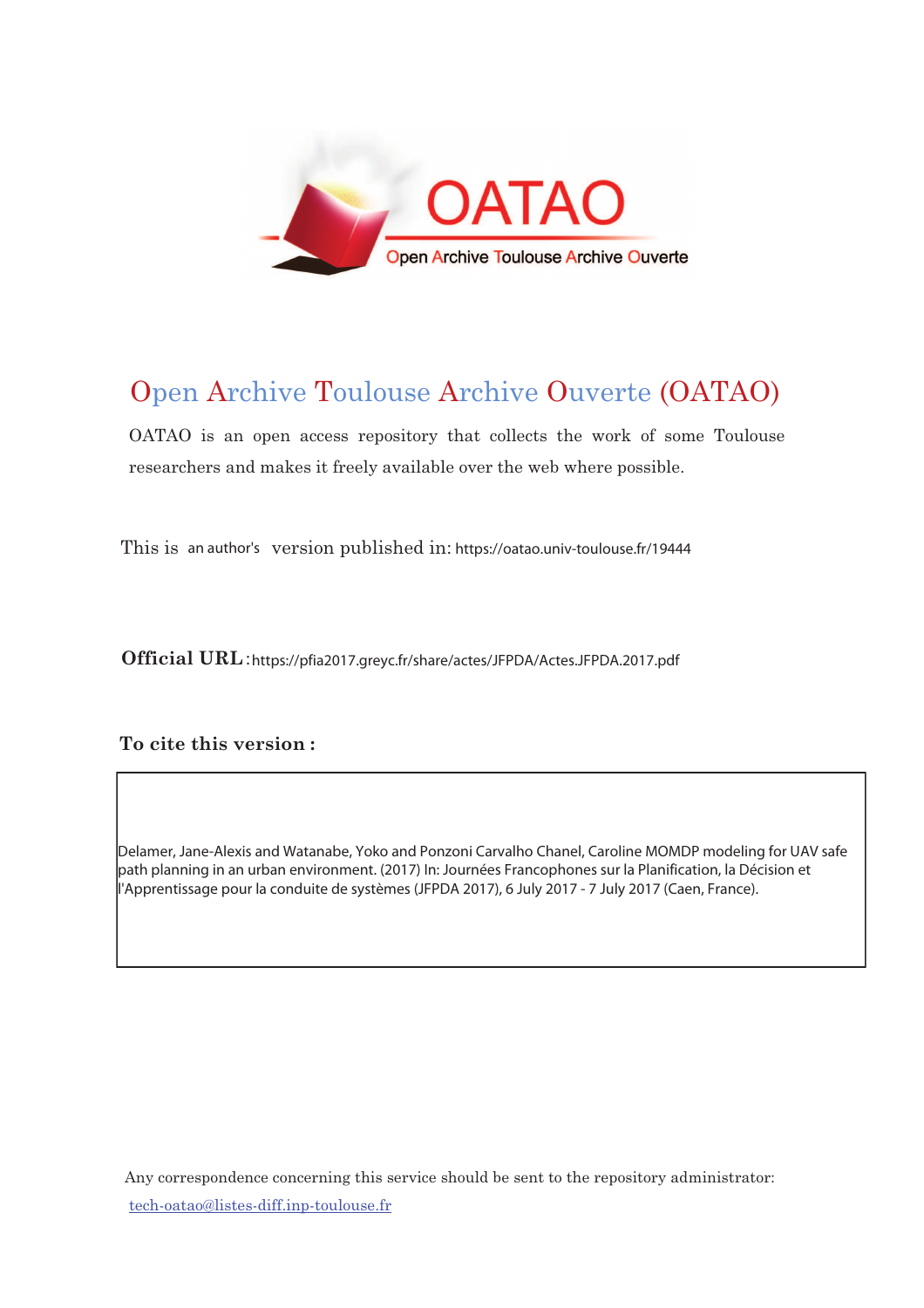## MOMDP modeling for UAV safe path planning in an urban environment

Jean-Alexis Delamer<sup>1,2</sup>, Yoko Watanabe<sup>1</sup>, and Caroline P.Carvalho Chanel<sup>2</sup>

<sup>1</sup>ONERA - The French Aerospace Lab, Information Processing and Systems Departement (DTIS) <sup>2</sup>Université de Toulouse, ISAE-SUPAERO Institut Supérieur de l'Aéronautique et de l'Espace, Design and Control of Aerospace Vehicles Departement (DCAS)

#### Abstract

Path planning is a research domain very active and applied among others on autonomous vehicle such as UAV. In recent years, a lot of progress has been made on path planning under uncertainties issued by a vehicle navigation system, for example in localization or environment mapping. However, such uncertainties are often treated by the path planner in a deterministic way. That is, the navigation system's performance is deterministically given in function of the environment. This paper tackles a more complex problem of UAV safe path planning in an urbain environment, in which UAV is at risks of GPS signal occusion and obstacle collision. The key idea is to make a UAV path planning along with its navigation and guidance mode planning, where each of such mode uses different set of sensors and whose availability and performance are environment-dependent. A partial knowledge on the environment is supposed to be available, in a form of probability maps of obstacles and sensor availabilities. To solve this problem the UAV need to be well represented in the planner model and so do the associated uncertainty propagation. This paper proposes a model based on Mixed Observability Markov Decision Process (MOMDP). The proposed MOMDP model allows the planner to choose the best path-direction with the adapted sensor set for an UAV to reach a mission goal efficiently and safely. This paper only provides a MOMDP model for the planner, and the planning algorithm and preliminary results will be expected in the final paper.

## 1 Introduction

These last years there has been a growing need for UAVs (Unmanned Aerial Vehicles) to accomplish distant mission in cluttered environments (urban areas with high presence of building, ...). Such missions can be done only if the safety conditions are gather, and especially the planned path must be collision risk free. The safety of the UAV depends on its onboard navigation capabilities (including onboard sensor performances) as well as on the environment. Moreover the sensors availability and performance depends on the environment, for example GPS is particularly dependent of the quality of the signal (occlusion / degradation) and especially in cluttered environment. All this parameter affect the navigation performance and must be taking into account in path planning to ensure the success of the mission.

Therefore, the community have proposed different frameworks and algorithms to solve path planning under uncertainty in cluttered and continuous environment. A method was proposed by [1] to compute an efficient colision-free path for MAV (Micro Aerial Vehicles) while taking into account the dynamic of the MAV. This vehicle has onboard camera to estimate its localization and the path is computed based on the algorithm RRBT (Rapidly-exploring Random Belief Trees [6]) which allows to consider position uncertainty during planning. The autonomous vehicles can have several onboard sensors to ensure the safety of the vehicles and its passengers. Another path planning approach has been proposed for autonomous vehicles in unknowned semi-structered environment [7] by using an hybride-state A<sup>∗</sup> search algorithm. Note that these previous frameworks compute a static path (a plan and not a conditionnal plan or policy). When considering a dynamic path which is able to self-adapt in function of the events, some frameworks were also proposed by the community. One could cite, the work of [5] that propose a method based on POMDP (Partially observable Markov decision process)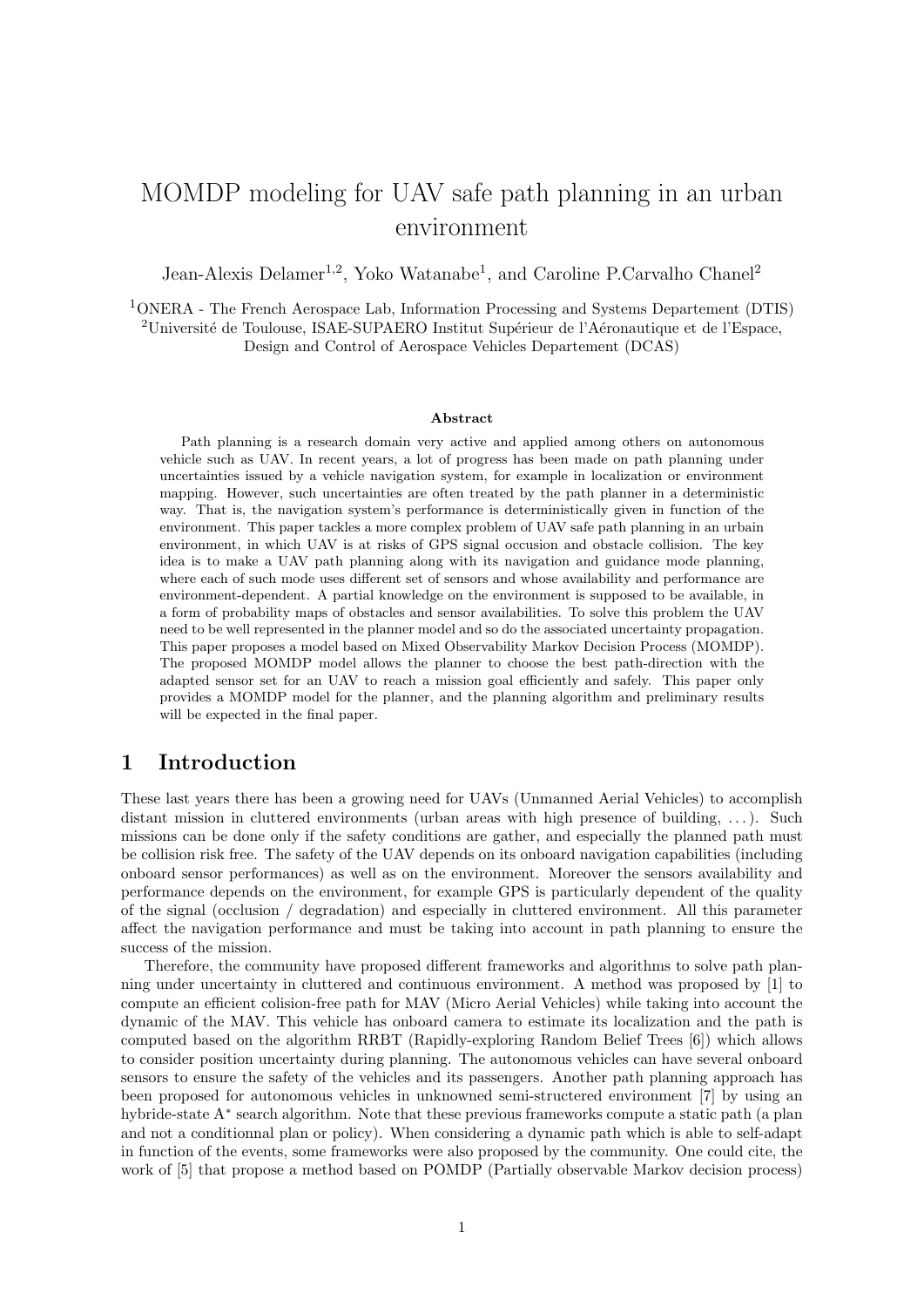for autonomous vehicles in real situations. Thus this approach take into account other vehicles to take its decisions (changing lane, break, . . .).

All these works are based on various sensors to enable the vehicle to guide itself and compute the best path. One limitation of these works, in the case of UAV (or MAV) is that they do not consider path planning in urban environment. The number of onboard sensors are often relatively low and it do not take into account the availability of the sensors as for example, their precision in function of the environment and there is only one navigation mode (using all the sensors).

In this paper, it is proposed a path planner model that will ensure an efficient risk-free path. To success, it will be take into account the dynamic of the UAV, and the availibility of sensors in the environment through a set of availability map. The sensor availability maps are probability grids which are in overlay of the environment map, which is not discretized (Figure 3b). Like the sensor availability maps, the obstacles map is a grid in overlay of the environment map. The path computed called a policy will allow at each instant the UAV to take the best action in function of the sensor's availability. Depending on the availability of the sensors, different navigation modes could be used, resulting in different localization and execution error propagation. this point should be considered in path computation. So, in this problem the UAV have an intertial navigation system (INS), a GPS, an optical flow field measurement and a landmark pixel coordinate measurement to navigate. The UAV have two guidance modes, the waypoint tracking whose precision depends on the navigation mode used and the wall following mode. These sensors and the guidances modes allow the planner to optimize the combination sensors/guidance mode for each event that can occur.

Navigate through an cluttered environment can be hard for an UAV due to the proximity of the obstacle and the great variance on the availability of the sensors. Therefore the objective of this works are to find a plan (or policy in MOMDP) that take into account the availability of the onboard sensors to ensure the shortest collision-free path. The policy must take in entry the belief on the actual state and return the best action to execute. The main idea is to combine the transition function of the decision process to the error (localization and execution) propagation function, which depends on the localisation and guidance mode for each part of the path. The advantage of this method is to incorporate a priori knowledges on the disponibility of the sensor in the path planning, and to propagate this informations on the futur path. This allows the algorithm to calculate a path to guide the vehicule to the safest and shortest path. Taking account of the previous idea, and with our uncertainty model, we have chosen to lean our model on the Markov Decision Process [3]. Given the nature of our problem and the partially informations on the state of the system, we will use the MDP extension : Mixed Observability Markov Decision Processes (MOMDP) [10].

The paper is organized as follows: in Section 2 it will be explained the problem including the system architecture, the GNC's transition model and details on the maps used. In Section 3 it will be recalled the definition of the MOMDP and then it will be defined the MOMDP planning model. Finaly, in Section 4 it will be given the perspectives of the future works and a conclusion.

## 2 Problem statement

## 2.1 System architecture and time differentiation

The architecture of the overall system considered in this problem combine the GNC's transition model which includes the vehicle motion model, onboard sensor model and flight control systems, and the MOMDP planning model. The planner will consider GNC's<sup>1</sup> transitions, which are known to compute the possible evolutions of the system's state. The policy given by the MOMDP planner take as inputs the probability distribution over the actual state  $b_{s_c}$  and a vector of boolean on sensors availability  $s'_v$ . And it will return an action, which will select the direction and the navigation and guidance modes to perform during a certain amount of time, a new vector of sensor's availability is observed, and a belief state update is performed. Again this new belief state is used by the policy to define the next action. During the following article, the diagram presented in Figure 1 will be referred to facilitate understanding.

The formalisms such as the MDPs, in their majority and most of the variants, consider the actions to accomplish instantly and not as a process during over the time. There is a variant, the semi-Markov Decision Problems (SMDP), which applicate the MDP to the continuous time, where each actions have

<sup>&</sup>lt;sup>1</sup>Guidance, Navigation and Control (GNC)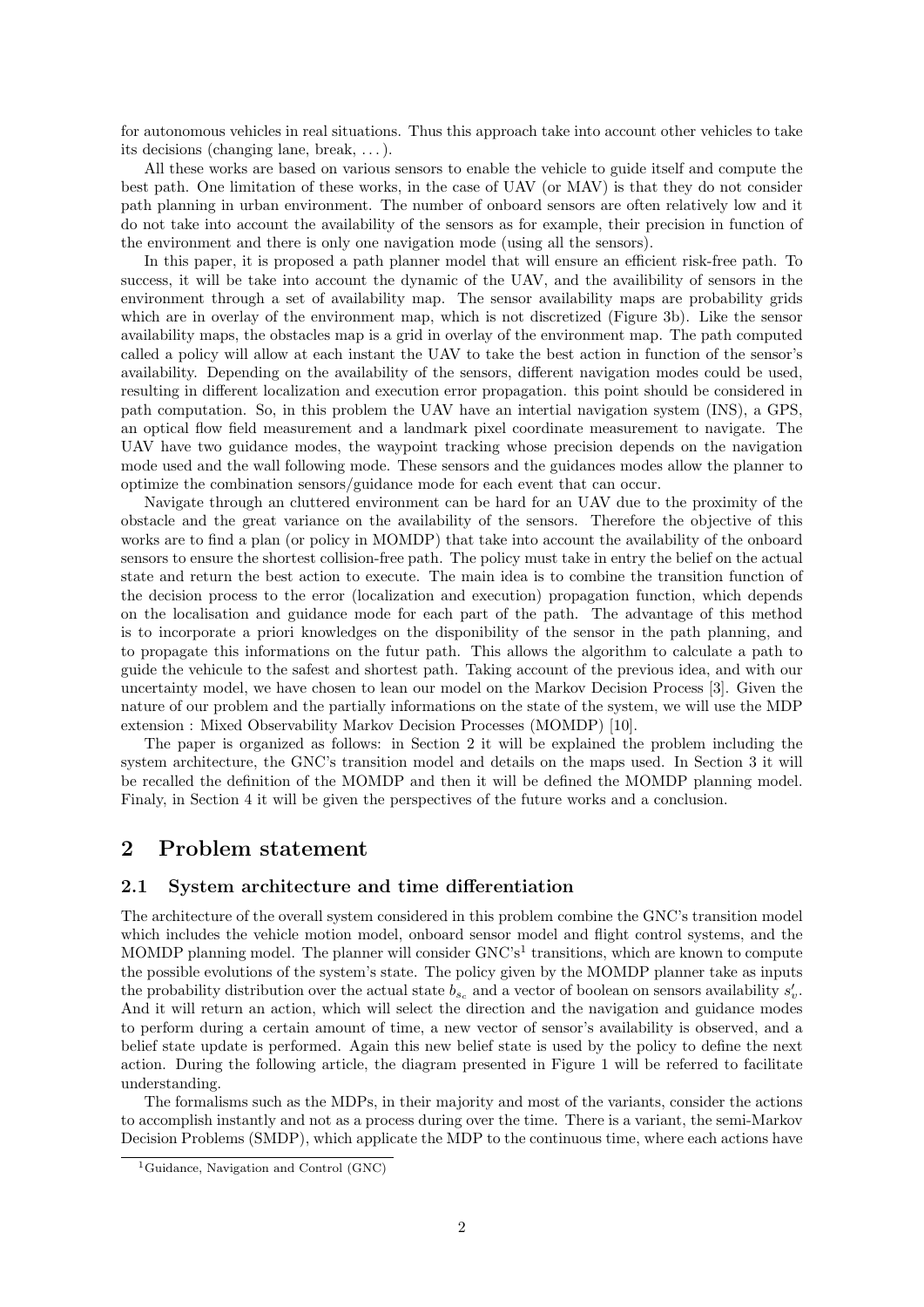

Figure 1: Architecture diagram

a execution time [4]. However, in this case, the problem is not that actions are durative, but the state of the UAV changes during an action. Our action include a navigation mode used to locate the UAV during the entire movement in the direction d.

In this sense, it will be distinguished two unit of time due to the difference between the unit of time of the GNC's transition model and the time unit of the MOMDP planning model named epoch. The MOMDP planning model works at a lower frequency that the system, thus an epoch is equivalent to several unit of time of the system's transition model. The reason is to lower the complexity of the algorithm by reducing the total number of actions to complete the task.

To differentiate the unit of time, the GNC unit of time will be noted  $k$  and the epoch of the MOMDP will be noted  $t$  (Figure 2).



Figure 2: Difference between the units of time

## 2.2 GNC's transition model

As stated earlier and shown in Figure 1, the system's transition model consists of the vehicle motion model, onboard sensor model, and the UAV flight guidance, navigation and control (GNC) system. This section presents these models which construct a state transition model used in by the planning model.

## 2.2.1 State transition model

The state  $x$  of the UAV is defined by its positon, its velocity and the accelerometer bias such as  $x = \begin{bmatrix} \mathcal{X}^T & \mathcal{V}^T & b_a \end{bmatrix}^T$ , where  $\mathcal{X}, \mathcal{V}$  and  $b_a$  are respectively the UAV position, the velocity and the accelerometer bias. Then the state transition can be defined such as :

$$
\dot{x} = \begin{bmatrix} \dot{\mathcal{X}} \\ \dot{\mathcal{V}} \\ \dot{b}_a \end{bmatrix} = \begin{bmatrix} \mathcal{V} \\ a \\ 0 \end{bmatrix} + \begin{bmatrix} v_x \\ v_v \\ v_a \end{bmatrix} = \begin{bmatrix} 0 & I & 0 \\ 0 & 0 & 0 \\ 0 & 0 & 0 \end{bmatrix} x + \begin{bmatrix} 0 \\ I \\ 0 \end{bmatrix} a + v = Ax + Ba + v \tag{1}
$$

where a is the acceleration and  $v \sim N(0, \tilde{Q})$  is the process noise. According to this model, the state transition from  $x(t_k) = x_k$  to  $x(t_{k+1} = t_k + \Delta t) = x_{k+1}$  can be derived as:

$$
x_{k+1} = \Phi x_k + B a_k + v_{k+1}
$$
 (2)

where  $v_{k+1} \sim N(0, Q)$  is the discretized process noise and

$$
\Phi = \begin{bmatrix} I & \Delta tI & 0 \\ 0 & I & 0 \\ 0 & 0 & I \end{bmatrix}, B = \begin{bmatrix} \frac{\Delta t^2}{2}I \\ \Delta tI \\ 0 \end{bmatrix}, Q \simeq \Delta t \tilde{Q}
$$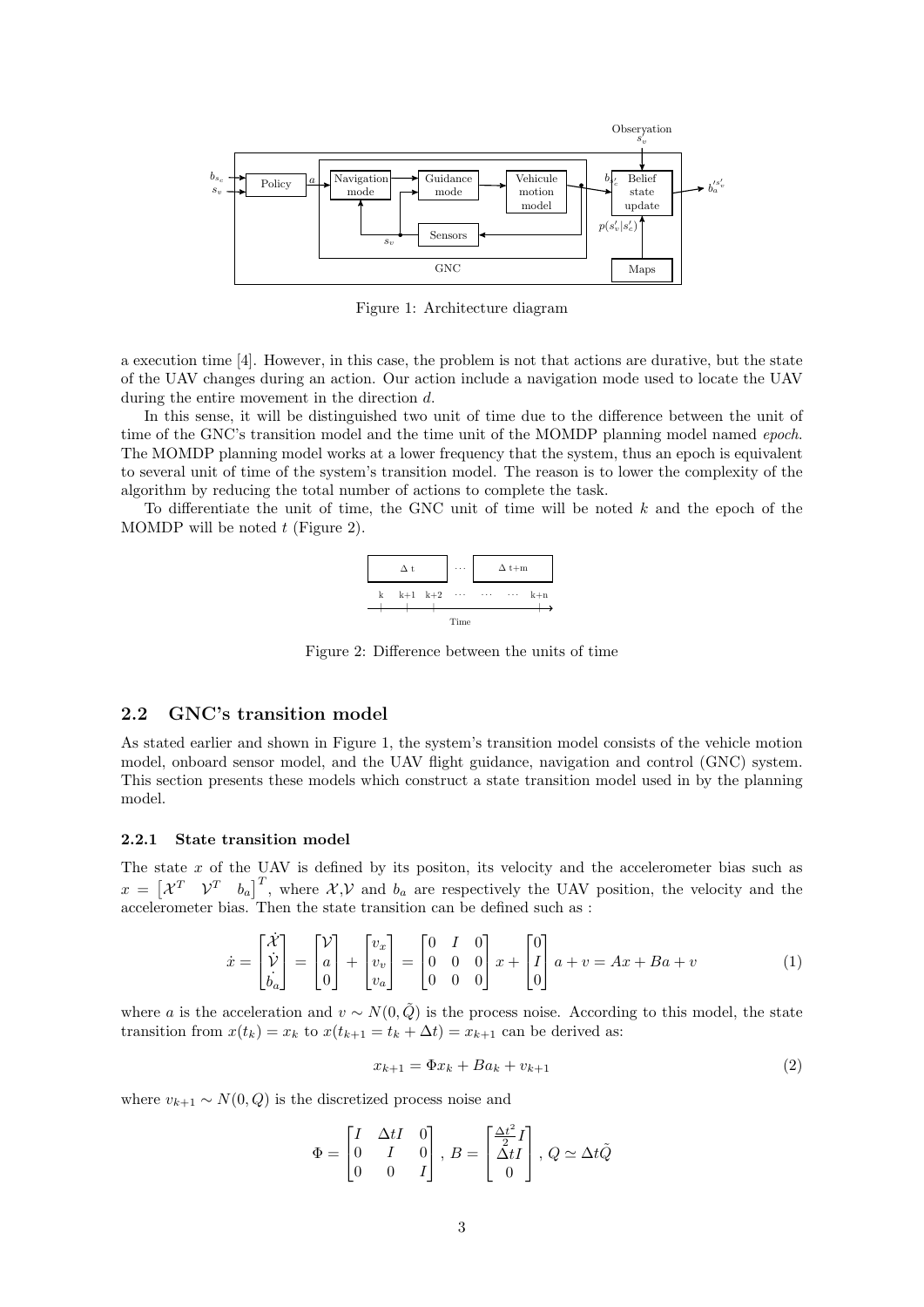## 2.2.2 State estimator

A true value of the vehicle state  $x$  is never accessible in reality, and so is estimated by the navigation module by using sensor measurements available onboard (Figure 1). This problem supposes the state estimator based on a EKF (Extended Kalman Filter [15]) which includes two steps :

- i. the INS prediction
- ii. the sensor measure (if available) used for correction

The INS measurement integration enables a high frequency state estimation, but it suffers from the estimation drift due to the measurement bias. In order to limit or even correct such drift, other sensors are fused with INS through the second step of Kalman filter. The most common and effective sensor is GPS (or other similar satellite-based navigation system) which can provide an accurate absolute position measurement of an UAV. But it is at a high risk of its performance degradation due to multipath effect or signal occlusion in a cluttered environment. Alternative approaches proposed by the robotics community (particularly for indoor UAVs) are based on onboard vision information. Such approaches include visual odometry and SLAM algorithms for motion estimation, or image matching with geo-referenced map (e.g. image database, landmarks) for absolute localization. As an example, we consider GPS and vision-based landmark detection as navigation sensors in this paper.

**INS Prediction :** The accelerometer measurement  $a_{\text{IMU}_k}$  is used to propagate the estimated state. It measures the biased, non-gravitational UAV body acceleration

$$
a_{\text{IMU}_k} = R_{BI_k}(a_k - g) + b_{a_k} + \xi_{\text{IMU}_k}
$$
\n(3)

where  $R_{BI_k}$  is a rotation matrix from the inertial to the UAV body frames (assumed to be known), g is the gravity vector and  $\xi_{\text{IMU}} \sim N(0, R_{\text{IMU}})$  is the IMU measurement error. According to the process model (Eq 2), the estimated state  $\hat{x}_k$  is propagated to

$$
\hat{x}_{k+1}^{-} = \Phi \hat{x}_k + B \left( R_{BI_k}^T \left( a_{\text{IMU}_k} - \hat{b}_{a_k} \right) + g \right)
$$
  
\n
$$
= \Phi \hat{x}_k + B \left( a_k + R_{BI_k}^T \left( \tilde{b}_{a_k} + \xi_{\text{IMU}_k} \right) \right)
$$
  
\n
$$
= x_{k+1} - \Phi \tilde{x}_k - v_{k+1} + BR_{BI_k}^T \left( \tilde{b}_{a_k} + \xi_{\text{IMU}_k} \right)
$$
\n(4)

Then the state prediction error is given by :

$$
\tilde{x}_{k+1}^- = x_{k+1} - \hat{x}_{k+1}^- = \Phi \tilde{x}_k + v_{k+1} - BR_{BI_k}^T \left( \tilde{b}_{a_k} + \xi_{\text{IMU}_k} \right)
$$
  
=  $(\Phi - \Delta \Phi_k^a) \tilde{x}_k + v_{k+1} - BR_{BI_k}^T \xi_{\text{IMU}_k}$  (5)

where  $\Delta \Phi_k^a = BR_{BI_k}^T$  [0 0 *I*]. The associated error covariance is given by :

$$
P_{k+1}^- = \left(\Phi - \Delta \Phi_k^a\right) P_k \left(\Phi - \Delta \Phi_k^a\right)^T + Q + \tilde{R}_{\text{IMU}_k} \tag{6}
$$

here  $\tilde{R}_{\text{IMU}_k} = BR_{BI_k}^T R_{\text{IMU}} R_{BI_k} B^T$ . For simplicity, we can consider the case of  $R_{\text{IMU}} = \sigma_{IMU}^2 I$  and hence  $\tilde{R}_{\text{IMU}} = BR_{\text{IMU}} B^T$  remains constant for all k.

**GPS correction :** When GPS is available at  $t_{k+1}$ , the predicted state (Eq: 5) can be corrected by using its position and velocity measurement  $z_{\text{GPS}_{k+1}}$ .

$$
z_{\text{GPS}_{k+1}} = \begin{bmatrix} I & 0 & 0 \\ 0 & I & 0 \end{bmatrix} x_{k+1} + \xi_{\text{GPS}_{k+1}} = H_{\text{GPS}} x_{k+1} + \xi_{\text{GPS}_{k+1}}
$$

where  $\xi_{\text{GPS}} \sim N(0, R_{\text{GPS}})$  is the GPS measurement error. Then, the GPS measurement is used to correct the estimated state such as :

$$
\hat{x}_{k+1} = \hat{x}_{k+1} + K_{\text{GPS}_{k+1}} H_{\text{GPS}} \left( z_{\text{GPS}_{k+1}} - H_{\text{GPS}} \hat{x}_{k+1} \right)
$$
  
\n
$$
= \hat{x}_{k+1} + K_{\text{GPS}_{k+1}} H_{\text{GPS}} \hat{x}_{k+1} + K_{\text{GPS}_{k+1}} \xi_{\text{GPS}_{k+1}}
$$
  
\n
$$
= x_{k+1} - \left( I - K_{\text{GPS}_{k+1}} H_{\text{GPS}} \right) \tilde{x}_{k+1} + K_{\text{GPS}_{k+1}} \xi_{\text{GPS}_{k+1}}
$$
\n(7)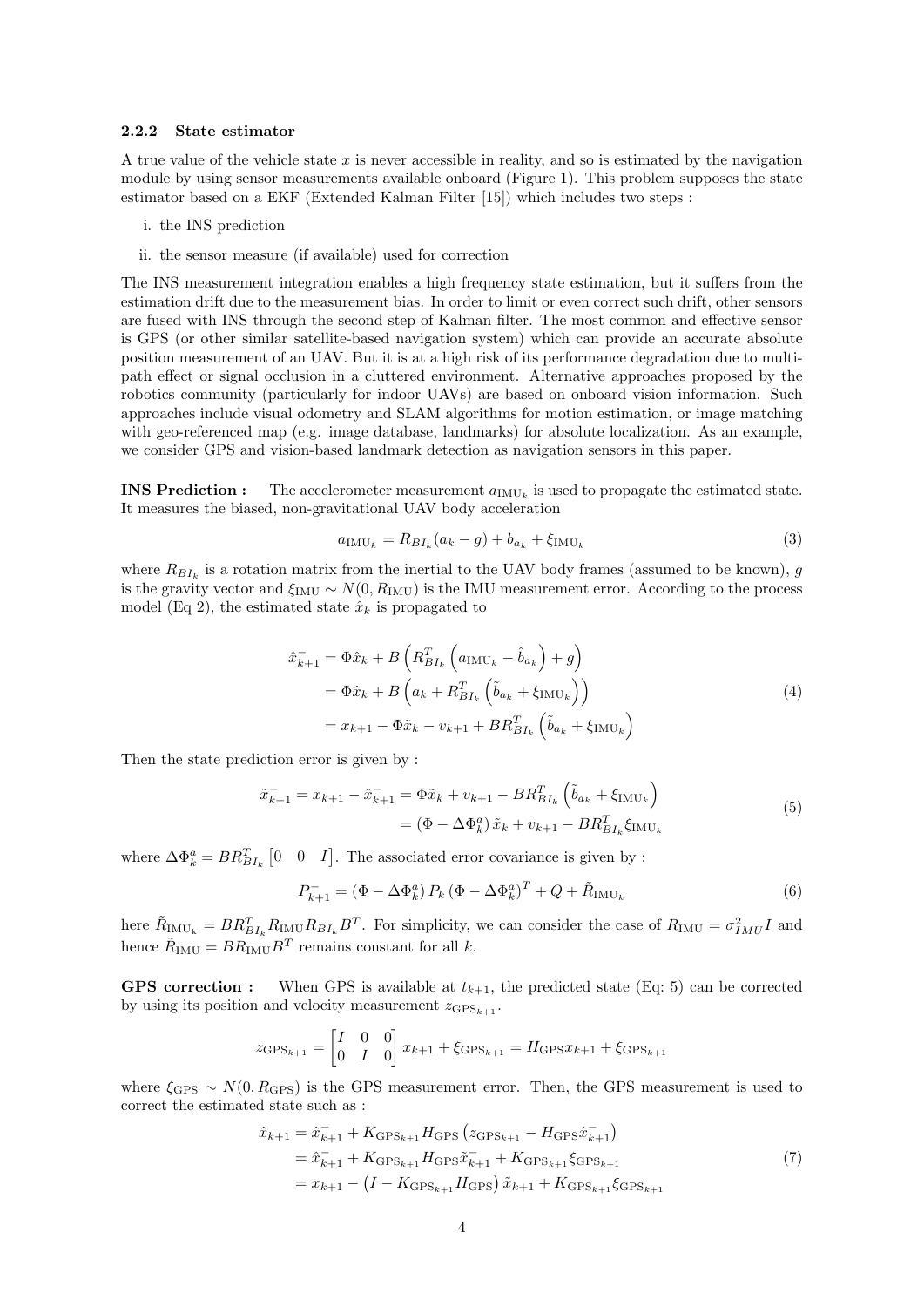where  $K_{\text{GPS}_{k+1}} = P_{k+1}^- H_{\text{GPS}}^T (H_{\text{GPS}} P_{k+1}^+ H_{\text{GPS}}^T + R_{\text{GPS}})^{-1}$  is a Kalman gain. Then the error estimate and its covariance are given by :

$$
\tilde{x}_{k+1} = x_{k+1} - \hat{x}_{k+1} = (I - K_{\text{GPS}_{k+1}} H_{\text{GPS}}) \tilde{x}_{k+1} - K_{\text{GPS}_{k+1}} \xi_{\text{GPS}_{k+1}}
$$
\n
$$
P_{k+1} = (I - K_{\text{GPS}_{k+1}} H_{\text{GPS}}) P_{k+1}^{-}
$$
\n
$$
(8)
$$

**Landmark correction :** When a landmark (whose position  $\mathcal{X}_{LM}$  is a-priori given) is visible and detectable on an onboard camera image at  $t_{k+1}$ , its pixel-coordinates information can be used to correct the predicted state (Eq: 5). By assuming a pin-hole camera model, the pixel-coordinates measurement is given by the following nonlinear measurement model.

$$
z_{\text{LM}_{k+1}} = \begin{bmatrix} f_x & 0 & c_x \\ 0 & f_y & c_y \end{bmatrix} \frac{\mathcal{X}_{LM}^C}{e_3^T \mathcal{X}_{LM}^C} + \xi_{\text{LM}_{k+1}} = C \frac{\mathcal{X}_{LM_{k+1}}^C}{e_3^T \mathcal{X}_{LM_{k+1}}^C} + \xi_{\text{LM}_{k+1}} = h_{\text{LM}}(x_{k+1}) + \xi_{\text{LM}_{k+1}} \tag{9}
$$

where C is a known camera matrix,  $\mathcal{X}_{LM_{k+1}}^C = R_{CB}R_{BI_{k+1}}(\mathcal{X}_{LM} - \mathcal{X}_{k+1})$  and  $\xi_{LM} \sim N(0, R_{LM})$  is the landmark image-detection error in pixels. The camera is assumed to be mounted at the c.g. of the UAV with a known camera orientation  $R_{CB}$  with respect to the UAV body. An extended Kalman filter can be applied, and similary to (Eq: 8), the resulting estimation error and its covariance matrix are given by :

$$
\tilde{x}_{k+1} = \left(I - K_{\text{LM}_{k+1}} H_{\text{LM}_{k+1}}\right) \tilde{x}_{k+1} - K_{\text{LM}_{k+1}} \xi_{\text{LM}_{k+1}}
$$
\n
$$
P_{k+1} = \left(I - K_{\text{LM}_{k+1}} H_{\text{LM}_{k+1}}\right) P_{k+1}^{-}
$$
\n
$$
(10)
$$

where  $H_{LM_{k+1}}$  is a Jacobian matrix of the nonlinear measurement function  $h_{LM}(x_{k+1})$  evaluated at  $x_{k+1} = \hat{x}_{k+1}^-$ . It should be noted that  $H_{LM_{k+1}}$  thus depends on the predicted state  $\hat{x}_{k+1}^-$ , while  $H_{\text{GPS}}$ does not.

INS-only solution : If no correction is made with neither GPS nor Landmark detection, the state estimate at  $t_{k+1}$  is given by the predicted one:

$$
\tilde{x}_{k+1} = \tilde{x}_{k+1}^{-}
$$
\n
$$
P_{k+1} = P_{k+1}^{-}
$$
\n(11)

## 2.2.3 Guidance laws

A set of actions will be defined in the planner model, such as each action is defined among others as a desired direction of motion control. For example, as the exact definition will be given in subsection 3.3.2, a set of four actions can be defined as : {"Move-to-North", "Move-to-East", "Moveto-South","Move-to-West"}.

Given a direction and a reference speed  $V_{ref}$  is desired velocity in the desired direction the following linear guidance law can be applied to realize the action :

$$
a_k = K_p \mathcal{V}_{\text{ref}} - K_d \hat{\mathcal{V}}_k \tag{12}
$$

where  $K_p, K_d > 0$  are the control gain and  $\hat{V}_k$  is the estimated UAV velocity at instant  $t_k$ .

This paper considers two different guidance modes in terms of information sources used in the guidance law (Eq 12) for  $\hat{\mathcal{V}}_k$ . The first guidance mode uses the state estimation result from the navigation module given in Section 2.2.2, while the second mode uses some sensor measurements directly. The former mode corresponds to a conventional absolute guidance approach such as WP tracking (Waypoint Tracking), and the latter to a sensor-based relative guidance approach such as visual servoing to follow a wall. The advantage of the sensor-based relative guidance mode is that it is independent from the navigation (i.e., localization) performance, but in return its applicability is rather limited to a proximity of some known object (e.g. wall).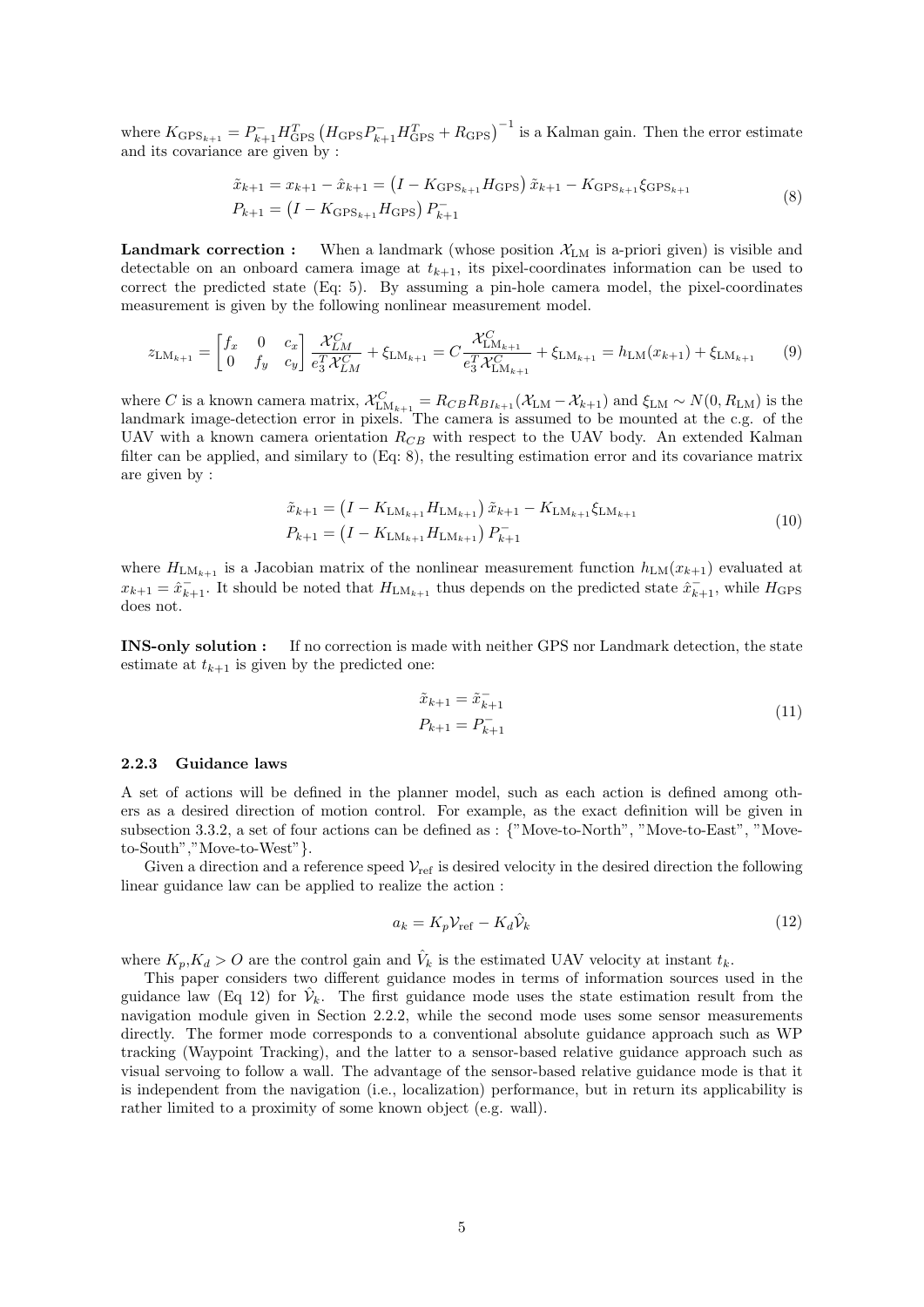**Absolute guidance :** In the absolute guidance mode, we have  $\hat{\mathcal{V}}_k = \begin{bmatrix} 0 & I & 0 \end{bmatrix} \hat{x}_k$  where  $\hat{x}_k$  is the estimated state from Section 2.2.2. Then,  $x_{k+1}$  can be obtained by substituing this guidance law (Eq 12) into the discretized process model (Eq 2) :

$$
x_{k+1} = \Phi x_k + B(K_p V_{\text{ref}} - K_d \begin{bmatrix} 0 & I & 0 \end{bmatrix} \hat{x}_k) + v_{k+1}
$$
  
=  $(\Phi - \Delta \Phi^V) x_k + BK_p V_{\text{ref}} + \Delta \Phi^V \tilde{x}_k + v_{k+1}$  (13)

where  $\Delta \Phi^{\mathcal{V}} = BK_d \begin{bmatrix} 0 & I & 0 \end{bmatrix}$ . Hence, the state  $x_{k+1}$  follows the normal distribution as below.

$$
x_{k+1} \sim N((\Phi - \Delta \Phi^{\mathcal{V}})x_k + BK_p \mathcal{V}_{\text{ref}}, \Delta \Phi^{\mathcal{V}} P_k \Delta \Phi^{\mathcal{V}^T} + Q) = N(\bar{x}_{k+1|k}, \tilde{Q}_{k+1}^a)
$$
(14)

where the covariance  $\tilde{Q}_{k+1}^a$  is a function of the estimation error covariance  $P_k$ .

**Sensor-based relative guidance :** In the sensor-based relative guidance mode,  $\hat{\mathcal{V}}_k$  in (Eq 12) is directly given from some onboard sensors. For example, optical flow information from a video sequence can be used in combination with a distance measurement. Let us assume the measurement error  $\tilde{\mathcal{V}}_k = (\mathcal{V}_k - \hat{\mathcal{V}}_k) \sim N(0, R_{\mathcal{V}_k})$ . Then, similarly to (Eq 13),

$$
x_{k+1} = (\Phi - \Delta \Phi^{\mathcal{V}}) x_k + B K_p \mathcal{V}_{\text{ref}} + B K_d \tilde{\mathcal{V}}_k + v_{k+1} \sim N(\bar{x}_{k+1|k}, B K_d R_{\mathcal{V}_k} K_d^T B^T + Q) = N(\bar{x}_{k+1|k}, \tilde{Q}_{k+1}^s)
$$
\n(15)

where the covariance  $\tilde{Q}_{k+1}^s$  is independent from  $P_k$ .

## 2.2.4 State probability density function

Given the initial state  $x(t_0) = x_0$  and the initial estimation error covariance  $P_0$  which gives  $\tilde{x}_0 \sim$  $N(0, P_0)$ . As defined later in Section 3.3.2, an action a in the planner model corresponds to a combination of the direction of desired motion  $(\mathcal{V}_{ref})$ , the navigation mode (GPS, Landmark or INS-only) and the guidance mode (Absolute or Sensor-based). For a given action  $a$ , it is possible to obtain the distribution of the next state  $x_1 = x(t_0 + \Delta t)$  knowing  $x_0$ .

$$
f_X(x_1|x_0) \sim N\left(\bar{x}_{1|0}, \tilde{Q}_1\right) \tag{16}
$$

where  $\tilde{Q}_1$  is either  $\tilde{Q}_1^a$  in (Eq 14) or  $\tilde{Q}_1^s$  in (Eq 15) depending on the selected guidance mode. At the same time, the state estimation error covariance is updated to  $P_1$  by using the selected navigation mode (Eqs 8, 10 or 11).

Now recall from Section 2.1 that the system's transition model and the planning model do not have the same time unit. Usually, the planning time step is much longer than that of the system's transition model. It means that a single state transition  $s = s_0$  to  $s' = s_1$  with a selected action a in the planner corresponds to several consecutive state transitions  $x_0$  to  $x_n$  in the system's transition model. So we have to continue the state transition further up to  $n > 1$  from Eq. 16 and  $P_1$  with the same action a. The conditional state distribution at  $t_k$   $(k > 1)$  knowing  $x_0$  can be obtained sequentially as follows.

$$
f_X(x_k|x_0) = \int f_X(x_k|x_{k-1}) f_X(x_{k-1}|x_0) dx_{k-1}
$$

where  $f_X(x_k|x_{k-1}) \sim N(\bar{x}_{k|k-1}, \tilde{Q}_k)$ . In parallel, the Kalman filtering process (of the selected navigation mode) is repeated k times to obtain  $P_k$ . When  $\tilde{Q}_k$  and  $P_k$  do not depend on the state  $x_{k-1}$ , the integration above will result in a normal distribution:

$$
f_X(x_k|x_0) \sim N((\Phi - \Delta \Phi^{\mathcal{V}})\bar{x}_{k-1|0} + BK_p \mathcal{V}_{\text{ref}}, (\Phi - \Delta \Phi^{\mathcal{V}})\tilde{\Sigma}_{k-1}(\Phi - \Delta \Phi^{\mathcal{V}})^T + \tilde{Q}_k)
$$
  
=  $N(\bar{x}_{k|0}, \tilde{\Sigma}_k), \quad k > 1$  (17)

where  $\bar{x}_{1|0} = (\Phi - \Delta \Phi^{\mathcal{V}}) x_0 + BK_p \mathcal{V}_{\text{ref}}$  and  $\tilde{\Sigma}_1 = \tilde{Q}_1$ .  $\tilde{Q}_k$  is obtained by (Eq 14 or 15).

The derivation of the state distribution (Eq 17) becomes more complex in a case of having a dependency of  $\tilde{Q}_k$  and  $P_k$  on the state  $x_{k-1}$ . In order to avoid this complication, the matrices  $\tilde{Q}_k$  and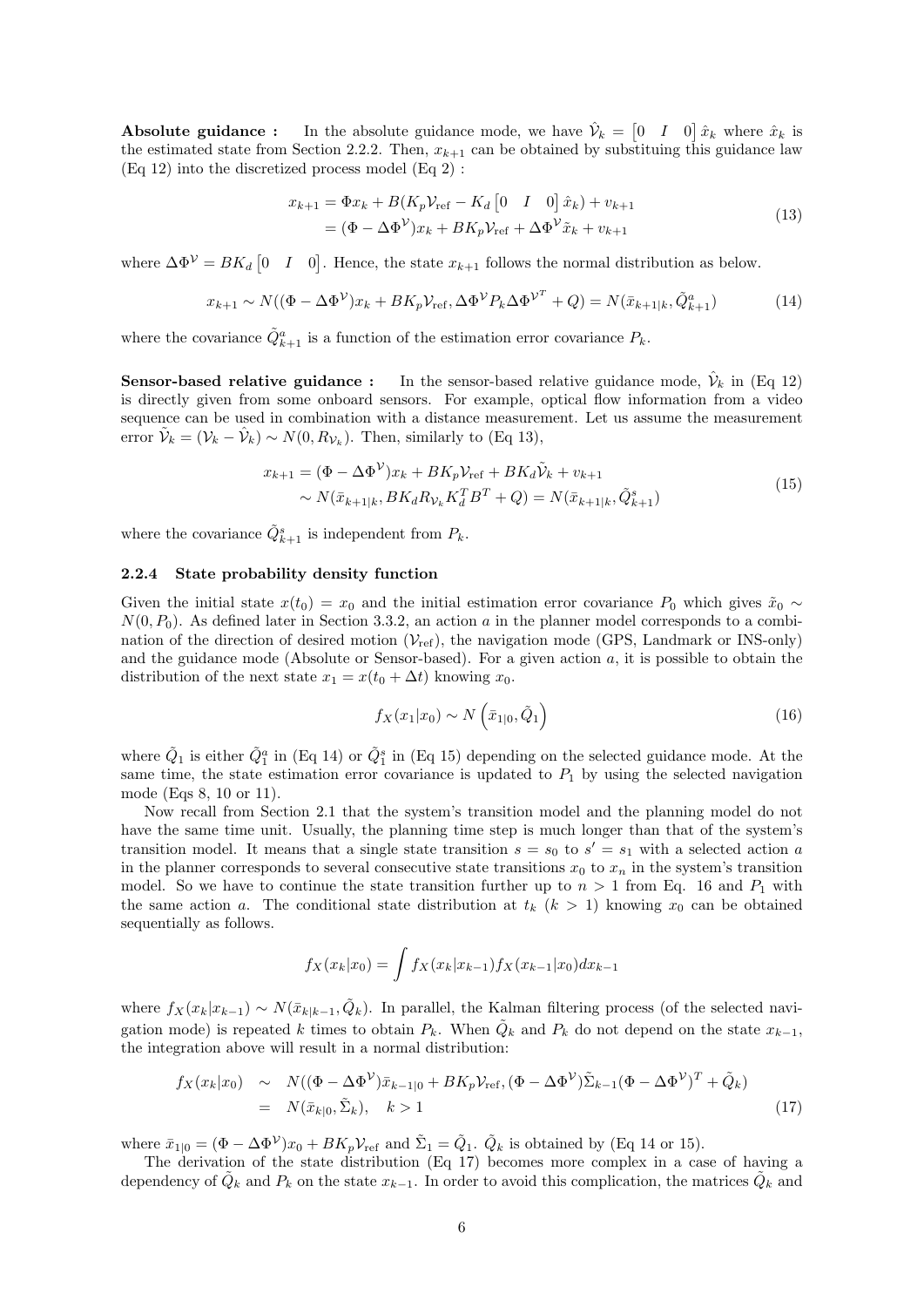$P_k$  can be approximated by those evaluated at the expected state  $\bar{x}_{k-1|0}$ . Then, the state transition function required in the planning model can be given by Eq. 18 when  $k = n$ . The decision of the couple direction / navigation mode need that the navigation mode is available. The navigation and guidance modes are necessary during the entire action a, however during the verification of the availability of a mode it is very difficult to know if the sensor will be available for the entire action. It is necessary to precise that in the case where a sensor will not be available during the entire movement, the navigation mode will switch to  $INS - Only$  (the only navigation mode available permanently). To simplify our decisional problem, we will suppose that if the sensor is available at the end of the action, the sensor was available during the entire movement. This state transition function from the state  $s = s_0$  to  $s' = s_1$  can be re-wtitten with a notation fro the planning model as below.

$$
f_S(s' = s_1 | s = s_0) = f_X(x_n | x_0) \sim N(\bar{x}_{n|0}, \tilde{\Sigma}_n) = N(s', \Sigma')
$$
\n(18)

It is worth emphasizing here that this equation will be the only link to the GNC's transition model with the MOMDP planning model (Section 3.3).

## 2.3 Environment Maps

The planner will use a-priori knowledge on the environment in which UAV will navigate. This knowledge is provided as a set of maps including information on obstacles as well as on sensor availabilities(Fig 3b). It is supposed that a 3D environment model of the UAV mission operation site is available beforehand, either from some database, from data obtained from the past missions, or from data acquired in a pre-mission flight at high and safe altitude. This 3D environment model can be represented as a discretized 3D occupancy map, where the 3D space is divided into cells. Let us denote the *i*-th cell of the map by  $c_i$ . Then a probability that the cell  $c_i$  is occupied, i.e., obstacle, is given as  $p(Collision|c_i)$ .

Sensor availability maps are also given in the same form, as a set of probabilities that a sensor is available at each cell  $c_i$ . These maps can be generated by considering the corresponding sensor characteristiques in relation with the environment (given by the occupancy map). For example, GPS performance suffers from its signal occlusion or multi-path effect due to surrounding obstacles. It is common to measure the performance of GPS by metrics called DOPs (Dilutions of Precision) which corresponds to a standard deviation of the measured position error. Such DOPs can be predicted by a GPS simulator for a specified geo-location, date and time, and environment (obstacles). Figure 3a shows examples of GPS-PDOP (Position Dilution of Precision) map obtained by using OKTAL SE-NAV simulator available at ONERA/DEMR (Dept. of Electro Magnetism and Radar). In this paper, this PDOP map is transformed to GPS availability map by setting a maximum allowable position error threshold  $\epsilon$ . In short, GPS is considered to be available if its position error  $\tilde{\mathcal{X}}_{\text{GPS}}$  is inferior to this threshold. From the corresponding PDOP value, a probability of GPS availability at each cell  $c_i$ is calculated by

$$
p(GPS|c_i) = p(\tilde{\mathcal{X}}_{\text{GPS}}(c_i) < \epsilon), \quad \mathcal{X}_{\text{GPS}}(c_i) \sim N(0, PDOP(c_i)).
$$

Availability of the navigation mode using landmark detection at each cell is obtained in function of the camera's field-of-view and detection performance of the image processor. It is straightforward from the pin-hole camera model (Eq 9) to judge whether a given landmark position lies within the camera's field-of-view from a given cell position. The image-detection rate might vary and modeled in function of relative distance. These will give a probability map of availabilities of the navigation mode with landmark detection:  $p(LM|c_i)$ . Likewise, availability of the sensor-based relative guidance (e.g. wall following) is conditioned by a limited sensing range with respect to an object-of-interest (wall). Its availability map as a set of probabilities  $p(Wall|c_i)$  is supposed to be given.

These maps and probabilities will be used as a part of the state transition model in the MOMDP planning model. They serve for determining a state transition probability as well for updating the state distribution function conditioned by an observation made on the sensor availabilities.

## 3 Planning model

The goal is to propose a decision framework that will calculate the safest and the shortest path. To achieve this goal, it is necessary to have a GNC system which give a good estimate of the state of the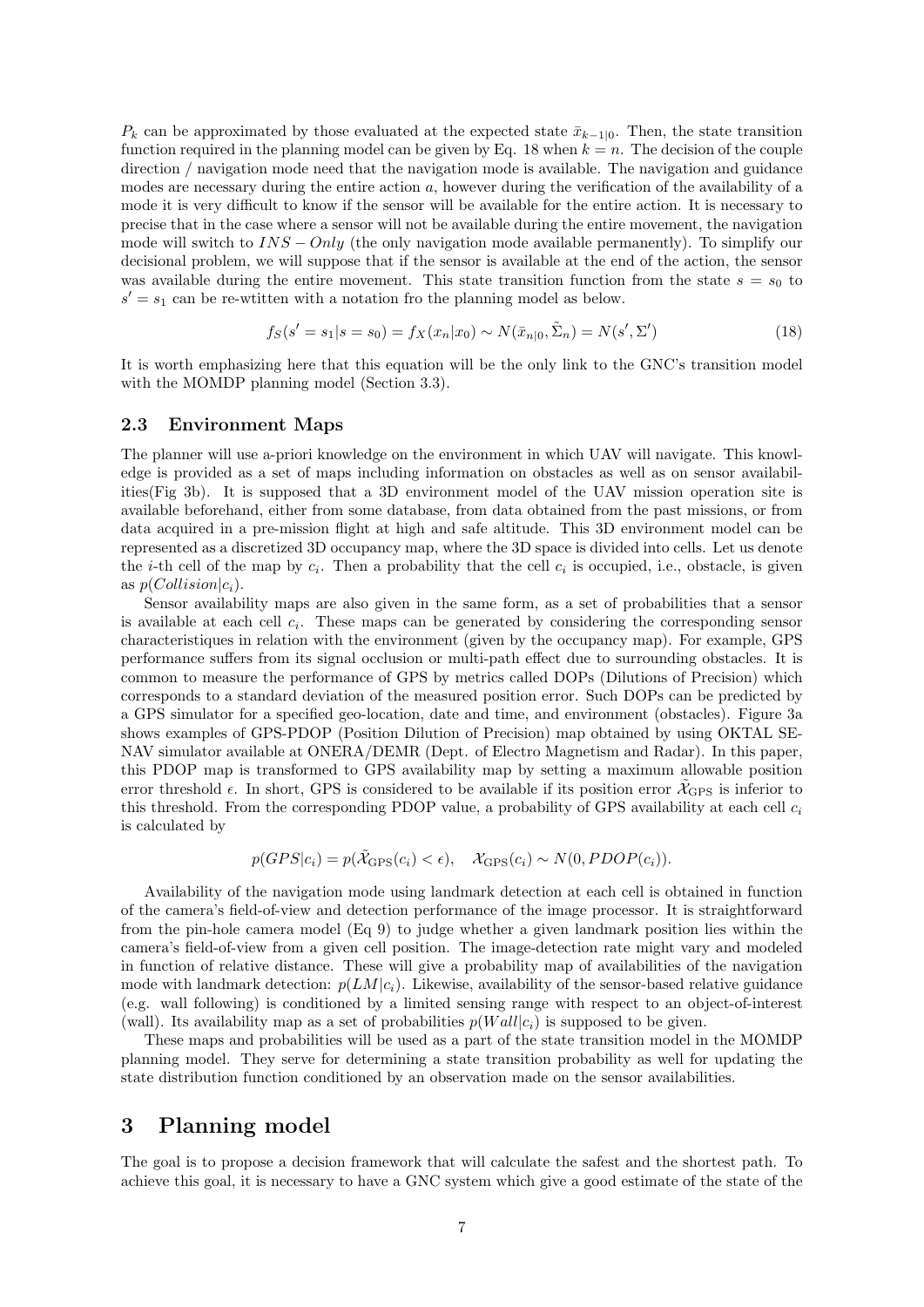

Figure 3: Examples of maps

system. The state estimate is necessary to compute the optimal path, indeed for a specific state the decision framework will evaluate for each action the possible results to select the more efficient. This is why the model previously defined take into account the different sensors of the UAV to have the possibility to compute a best approximation of the system state given possible states expectations. This model detailled, it is possible to define the model of the planner.

## 3.1 Why MOMDP ?

This work is about the computing of a policy which give us at each epoch the action to execute. Therefore, planning can be associated to decision-making. Decision-making is the cognitive process of choosing which action execute confronted to a situation. Decision-making in real life problem is often synonymous of uncertainty resulting of the stochastic dynamics of the agents (here an UAV) and the environment. Thus this problem can be seen as a sequential decision problem, because these problems are charactized by the enrolment of the problem over the time and that each decision lead to uncertain consequences. POMDPs and variants provide several frameworks to model sequential decision problem under uncertainty and partial observability. The idea behind the POMDPs is that the state is not known but for each state several observations are possible with a specific probability. And the agent when being in a state will receive an observation and update his belief on his state. The Mixed Observability Markov Decision Process (MOMDP) is a variant of the POMDPs, where the state can be factorized. Indeed the state is partially observable but some state variables are known at each epoch. In this problem, the UAV always know the sensor available which can be considered as part of the state, consequently MOMDP can be adapted to the problem.

## 3.2 Recall on MOMDPs

The MOMDP is an extension for the POMDP model recently proposed by [2] and [10], which explores the particular structure where certain state variables are fully observable. This factored model leads to a very significant time gain in policy computation, improving the efficiency of a point-based algorithm.

A MOMDP is a tuple  $(\mathcal{S}_v, \mathcal{S}_c, A, \mathcal{O}, T, R, b_0, \gamma)$ , where:

- $S_v$  is the bounded set of fully observable state variables;
- $S_c$  is the bounded set of partially observable state variables;
- $\bullet$  A is a bounded set of actions;
- $\Omega$  is a bounded set of observation;
- $T(s, a, s') = T(s_v, s_c, a, s'_v, s'_c) \rightarrow [0, 1]$  a transition function;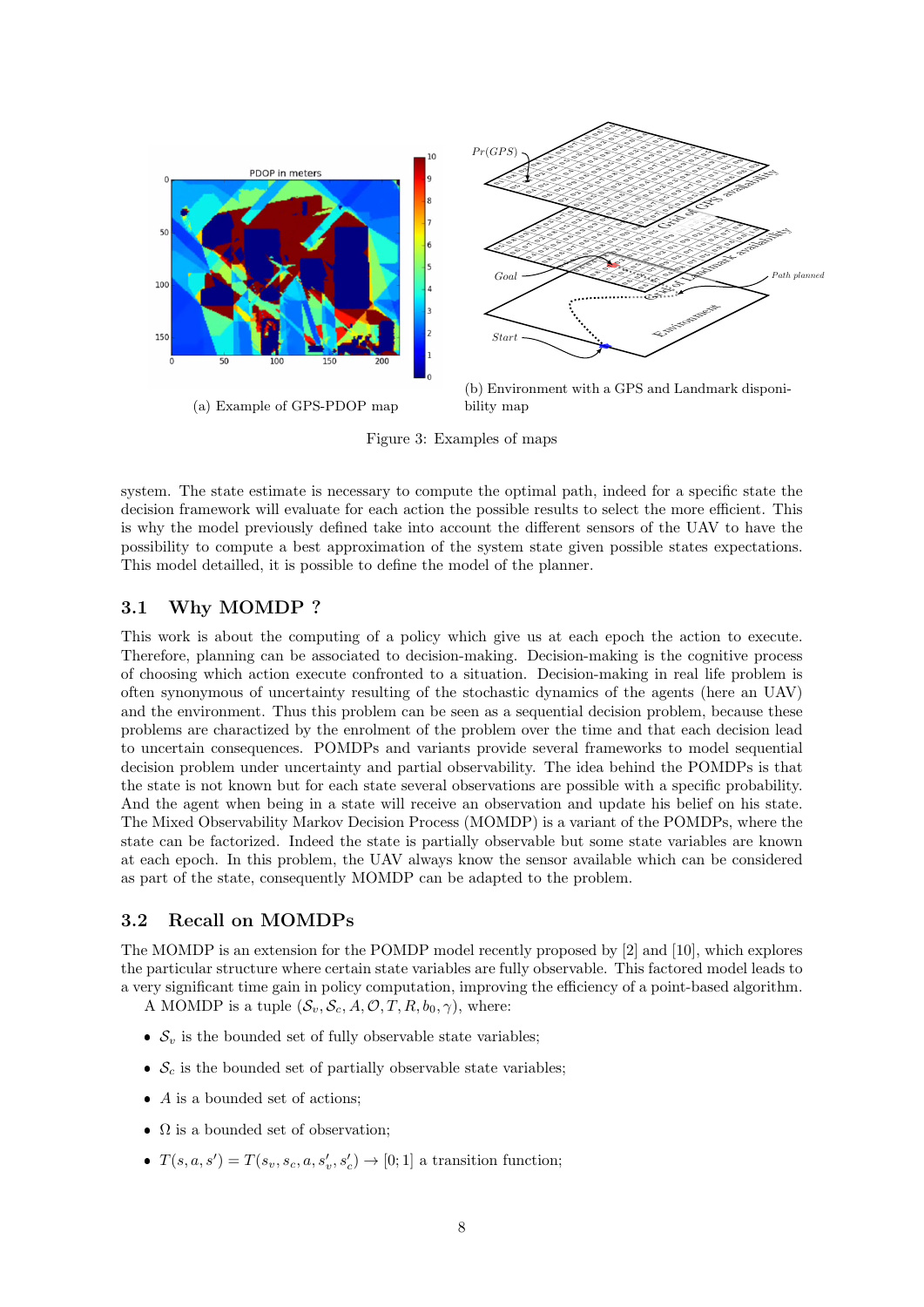- $\mathcal{O}(s', a, o) \rightarrow [0, 1]$  is an observation function such as  $\mathcal{O}(s', a, o) = \mathcal{O}(s'_v, s'_c, a, o_v, o_c)$  where  $p(o_v, o_c|a, s'_v, s'_c) = p(o_v|a, s'_v, s'_c, o_c)p(o_c|a, s'_v, s'_c);$
- $R : \mathcal{S}_v \times \mathcal{S}_c \times A \to \mathbb{R}$  is a reward function associated with a state-action pair; and:
- $b_0 = (s_v^0, b_{c,0}),$  where  $b_{c,0}$  is the initial probability distribution over the partially observable states, conditionned by  $s_v^0$ , the fully observable initial states.
- $\gamma \in [0, 1]$  is the discount factor.

Note that, as the probability distribution over states concerns only the  $S_c$  set and the observation set  $\mathcal{O}_c$ , the belief state update is redefined as:

$$
b_c^{o_c,a,s_v'}(s_c') = \eta \sum_{s_c \in \mathcal{S}_c} p(o_c|s_c', s_v', a) p(s_c'|s_v, s_c, a, s_v') p(s_v'|s_v, s_c, a) b_c(s_c)
$$
\n(19)

where,  $\eta$  is a normalization constant. The belief state b is now noted by the couple  $(s_v, b_c)$ , and  $\mathcal{B}_c$  is the belief state space  $s_c$  conditioned by  $s_v : \mathcal{B}_c(s_v) = \{(s_v, b_c), b_c \in \mathcal{B}_c\}$ .  $\mathcal{B}_c(s_v)$  is a sub-space of  $\mathcal{B}_c$ , such that  $\mathcal{B} = \bigcup_{s_v \in \mathcal{S}_v} \mathcal{B}_c(s_v)$ .

Solving MOMDPs consists in finding a set of policies  $\pi_{s_v} : \mathcal{B}_c \to A$ , which maximize the criterion :

$$
\pi_{s_v}^* \leftarrow \underset{\pi_{s_v} \in \Pi}{\arg \max} E_{\pi_{s_v}} \left[ \sum_{t=0}^{\infty} \gamma^t r((s_v^t, b_c^t), \pi((s_v^t, b_c^t))) \middle| b_0 = (s_v^0, b_{c,0}) \right]
$$
\n(20)

As for the POMDP, the value function at a time step  $n < \infty$  can be also represented by a set of  $\alpha$ -vectors:

$$
V_n(s_v, b_c) = \max_{\alpha \in \Gamma_{s_v}^n} (\alpha \cdot b_c)
$$
\n(21)

where  $\alpha$  is the hyperplan over the space  $\mathcal{B}_c(s_v)$ . In this way, the value function over the complete state space is parametrized by the set  $\Gamma_{s_c}$ , i.e.  $\Gamma = \{\Gamma_{s_v}, s_v \in \mathcal{S}\}\.$  So, given a belief state  $(s_v, b_c)$  the optimal action is defined by the action associated with the  $\alpha$ -vector that maximizes  $\max_{\alpha \in \Gamma_{s_v}^n} (\alpha \cdot b_c)$ . For more details about MOMDP algorithm resolution, please see [2].

## 3.3 MOMDP planning model

Considering the differences between the problem presented and a standard problem from the litterature, we propose a model inspired by the MOMDP. Some modifications wills be made to the MOMDP formalism (Figure : 4b). Moreover, the planner model will be based on the GNC model to create the best policy possible.

Our model is defined as a tuple  $\{\mathcal{S}_v, \mathcal{S}_c, \mathcal{A}, \Omega, \mathcal{T}, \mathcal{O}, \mathcal{C}, b_0\}$ :

- $\bullet$   $\mathcal{S}_v$  : bounded set of totally observable states.
- $\bullet$   $\mathcal{S}_c$  : bounded set of non observable states.
- $\bullet$   $\mathcal A$  : bounded set of actions.
- $\Omega$ : bounded set of observations.
- $\bullet$   $\mathcal{T}$ : The state transition function composed of two functions:

 $- T_{\mathcal{S}_c} : \mathcal{S}_c \times \mathcal{S}_v \times A \times \mathcal{S}_c \to [0;1]$  a transition function such as :  $T_{\mathcal{S}_c}(s_c, s_v, a, s'_c) = p(s'_c|s_c, s_v, a)$ .  $-T_{\mathcal{S}_v} : \mathcal{S}_v \times \mathcal{S}_c \to [0;1]$  a transition function such as :  $T_{\mathcal{S}_v}(s'_c, s'_v) = p(s'_v | s'_c);$ 

 $\bullet$   $\mathcal{O}: \Omega \times \mathcal{S}_c \rightarrow [0;1]$ : observation function such as :

$$
O(o, a, s'_c, s'_v) = p(o|s'_c, s'_v, a) = \begin{cases} 1 & o = s'_v \\ 0 & \text{otherwise} \end{cases}
$$

- $\mathcal{C}: \mathcal{B} \times \mathcal{B} \times A \to \mathbb{R}$ : the cost function, where  $\mathcal{B}$ , are the belief state space defined on  $\mathcal{S}$ .
- $b_0 = (s_v^0, b_{\mathcal{S}_c}^0)$ , où  $b_{\mathcal{S}_c}^0 \in \mathcal{B}_c$  is the intiale probability distribution over the non observable states, conditioned to  $s_v^0 \in S_v$ , the intiale totally observable state.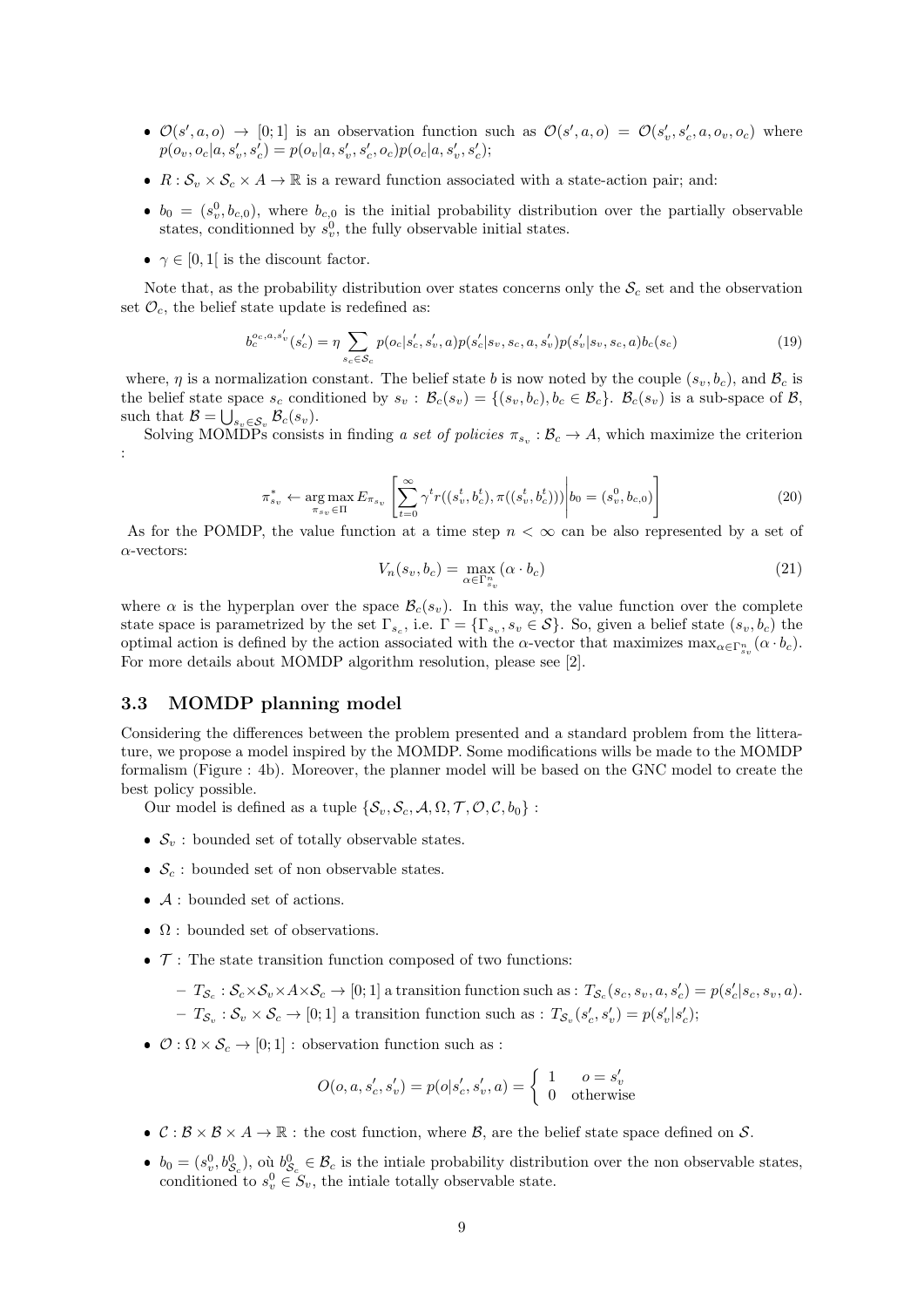Note: The set of observations  $\Omega$  is equal to  $S_v$  and consequently the observation function  $\mathcal O$  is deterministic since  $p(o|s'_c, s'_v, a) = 1$  regardless of  $s'_c$ ,  $s'_v$  and a, since  $o = s'_v$ . Moreover, the Bayesian dependancy in our model changes from a MOMDP proposed in [2] such as  $s'_v$  depends on  $s'_c$  and  $s'_c$ depends on  $s_v$  and  $s_c$ , therefore it depends on the position of the vehicule in the environment.





(b) MOMDP model modified, we do not explicit the observations but the complete belief state space B.

Figure 4: Difference between the transition model

#### 3.3.1 State space of the decisional problem

In our problem, a state s is composed of a set of state variables in two categories : the first being the fully observables state variables  $s_v$  and the second being the non observable state variables  $s_c$ . The state space S represent all the states such as  $|S| = |\mathcal{S}_v| \times |\mathcal{S}_c|$ , where  $\mathcal{S}_c$  represent all the value possible of the state variables  $s_c$  and  $S_v$  represent all the value possible of the state variables  $s_v$ . It must noted that for our model, it is the entire state space  $S : S_v \times S_c$  that are partially observable and we are choosing to factorise according to fully observable and non observable state variables. More specifically, we define  $s_c$  such as :  $s_c = \begin{bmatrix} \chi^T & \mathcal{V}^T & b_a \end{bmatrix}^T$ . This is the same definition that previously presented in the state transition model. It is necessary to keep the velocity and the bias for the transition function (that will be presented after), because it contributes to compute the next position.  $\mathcal{X}^T = \begin{bmatrix} x & y & z \end{bmatrix}^T$  is the vector corresponding to the vehicule position, that is defined on a non observable continuous bounded space.

As well as  $s_v =$  $\lceil$  $\begin{array}{c} \hline \end{array}$ GP<sub>S</sub> Optical Flow Landmark W allF ollowing Collision P 1  $\begin{array}{c} \begin{array}{c} \begin{array}{c} \end{array} \\ \begin{array}{c} \end{array} \end{array} \end{array}$ is the vector containing the totally observable boolean avail-

ability  $[0, 1]$  of the sensors and guidance modes, a boolean on the collision, as well as P the localization error covariance matrix.

## 3.3.2 Action space of the decisional problem

In contrary to the position  $(x, y, z)$  that is in a continuous space, we define a discret action space. This action space is composed by three action variables.

- $d \in D$ : are the directions where the vehicule can move. Since we are in a continuous environment with discrete actions, the actions are chosen arbitrarily. Assuming the UAV was in a 3D grid composed of voxels, the UAV would have 26 adjacent voxels and thus  $|D| = 26$  directions d available. It will be considered  $|D| = 26$  directions d available in our model even if the UAV is in a continuous environment.
- $m_n \in \mathcal{M}_n$ : designate the different navigation mode available on the vehicule. The navigation mode determine the sensor set that will be used for the localization.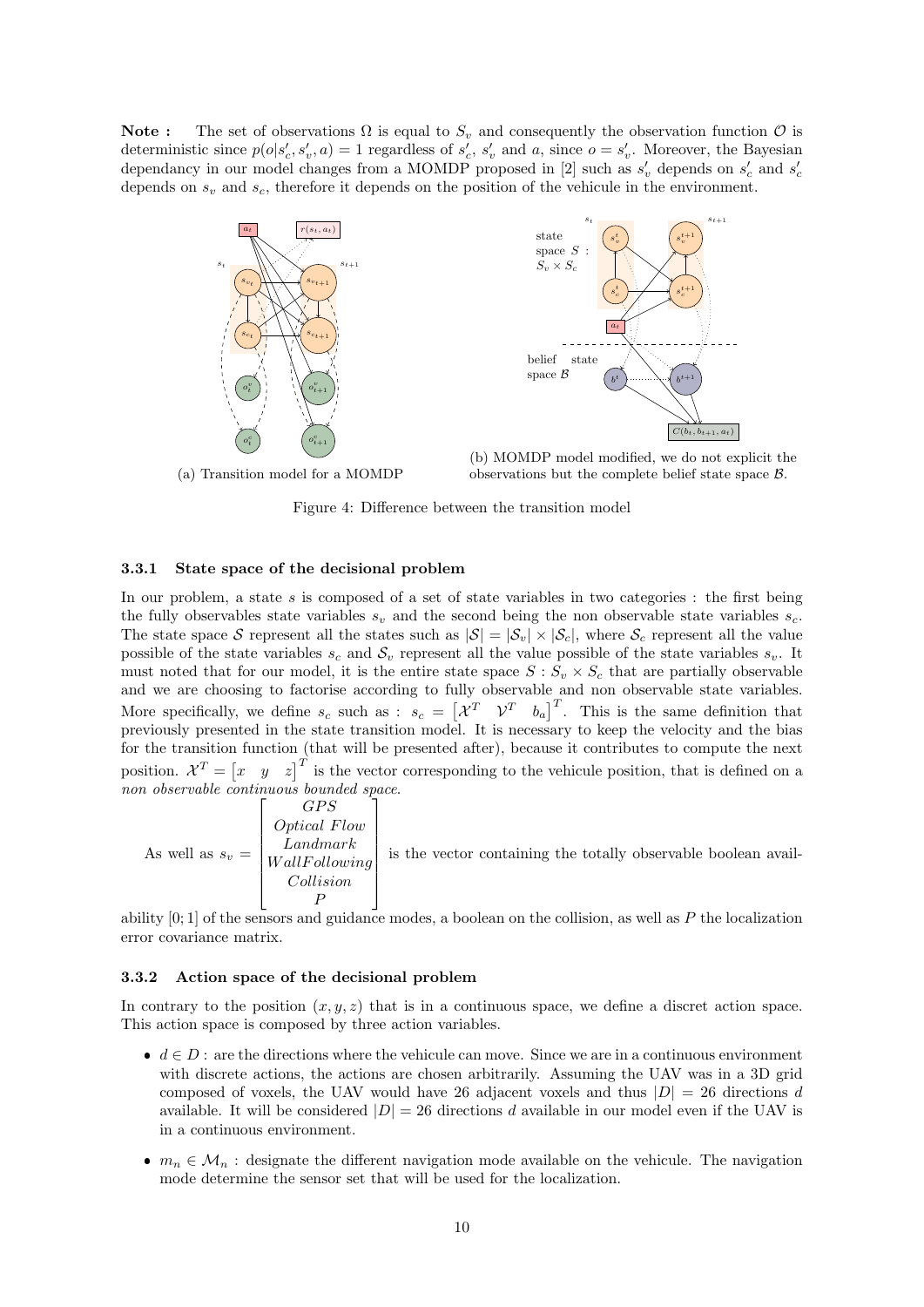•  $m_g \in \mathcal{M}_g$ : designate the guidance mode available on the UAV. The guidance mode define the guidance law that will be used for the movement.

We pose the hypothesis that the UAV possesses the following navigation mode :

 $M_n = \{INS - only, GPS/INS, Optical\ flow/INS, Landmark/INS\}$ 

and the following guidance mode :

 $\mathcal{M}_q = \{Absolute\ Guide, Relative\ Guide\}$ 

Then we define the action  $a = (d, m_n, m_q)$  as a tuple containing a direction d, a navigation mode  $m_n \in \mathcal{M}_n$  and a guidance mode  $m_q \in \mathcal{M}_q$ . According to the number of directions, navigation mode and guidance mode there are at most 208 actions available. Note that the navigation and guidance modes depend of the sensors currently available at a time  $t$  and consequently reduce the number of action possible.

## 3.3.3 Observation space and observation function of the decision problem

As explained, the set of observation  $\Omega$  is considered equal to  $S_v$  and consequently the observation function is deterministic since  $p(o|s'_c, s'_v, a) = 1$  regardless of  $s'_c, s'_v$  and a as  $o = s'_v$ . In contrary to the standard case of POMDP, where  $\Omega$  is the set of all observation that the UAV could receive and give it partial information about the state  $s_c$ . In our case, the UAV do not receive any observation in the classical meaning.

Note: Considering the navigation error propagation – by using a Kalman Filter –, the drone will receive an inaccuracy measurement on the position due to the sensor. This measurement are used to estimate the non observable state variables. Unfortunately, we can't use this measurement as observations, because it is hard to approach a probabilistic function allowing to anticipate the chance to have this or that measure. In this sense, and in the decision problem,  $s_c$  is considered as a non observable state variable.

#### 3.3.4 Transition function

Our transition function between our states is composed of two functions :

•  $T_{\mathcal{S}_c}: \mathcal{S}_c \times \mathcal{S}_v \times A \times \mathcal{S}_c \rightarrow [0,1]$  a transition function such as :

$$
T_{\mathcal{S}_c}(s_c, s_v, a, s'_c) = f_{s'_c|s_c, s_v, a}(s'_c|s_c, s_v, a) \sim N(\bar{s'_c}, \tilde{\Sigma}'(s_v))
$$

As previously develloped (Eq : 18)  $N(\bar{s'_c}, \tilde{\Sigma}'(s_v))$  is a normal distribution, which designate the probability of a predicted state  $s'_{c}$ , is function of the previous state  $s_{c}$ , of the action a and the noise  $v$  (Eq: 2) due to the dynamic system. The next state  $s'_{c}$  depends of the sensors because the sensor-based relative guidance mode require informations from the onboard sensor used during the transition (Eq 15). Moreover, this transition function correspond to process in the motion model (Fig: 1).

•  $T_{\mathcal{S}_v} : \mathcal{S}_v \times \mathcal{S}_c \to [0; 1]$  is a transition function such as:

$$
T_{\mathcal{S}_v}(s'_c,s'_v)=p(s'_v|s'_c)
$$

The function  $T_{\mathcal{S}_v}(s'_c, s'_v) = p(s'_v|s'_c)$  represent the transition to  $s'_v$ . This transition function depend of the sensor availability map (as indicated in figure 1) and therefore depends only on the next state  $s'_c$ . Concretely  $p(s'_v|s'_c)$  is a product of probability on the availability (or not) for each sensor. Which give us  $p(s'_v | s'_c)$  =  $\frac{|{\cal S}_v \setminus P|}{\prod}$ the vehicule and  $s'_v(i)$  is a sensor of the vehicule. Noting that P is not included in the calculation  $p(s'_v(i)|s'_c)$  where  $|\mathcal{S}_v \setminus P|$  is the number of sensor on of  $T_{\mathcal{S}_v}(s'_c, s'_v)$  and in this particular case  $s'_c$  represent only the position  $\mathcal{X}$ .

Then we can tighten the belief state by the probability on the sensor availability. In this intention, we define  $\sim$ 

$$
T(s_v,s_v',a,s_c',s_c) = p(s_v',s_c'|s_v,s_c,a) = p(s_v'|s_c')f_{s_c'|s_c,s_v,a}(s_c'|s_c,s_v,a)
$$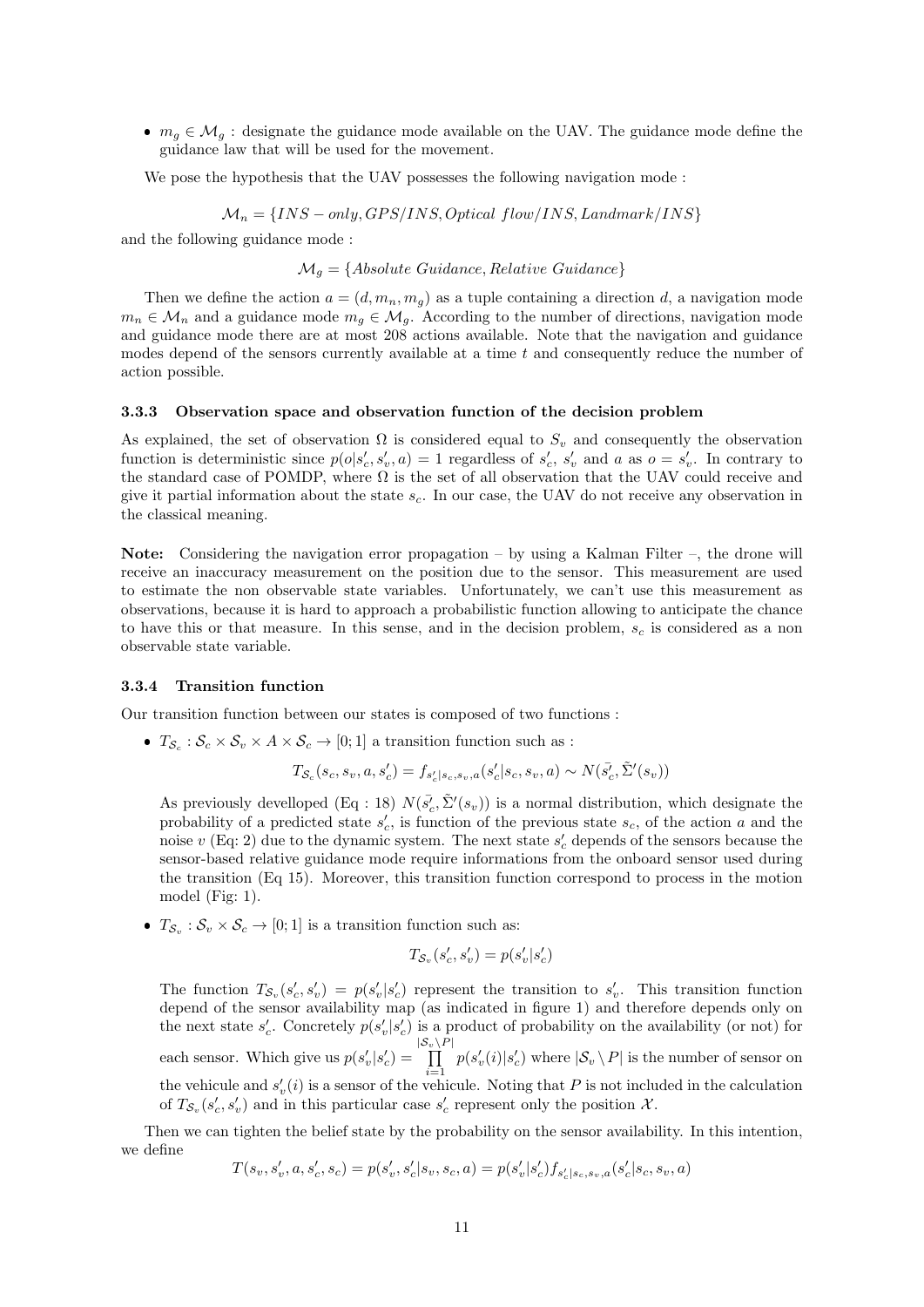

(a) Propagation of  $s'_{c}$  from  $s_{c}$  with an action a

(b) Reduction of the belief space in function of  $s'_v$ 

Figure 5: Example of a transition function

### 3.3.5 Belief state

The belief state condenses all the accumulated informations during the path of length  $N$ , which is the complete information history  $h$  defined by :

$$
h = \{a_0, o_1, a_1, o_1, ..., a_{N-1}, o_N\}
$$

A belief state b can be seen as the probability density function over the possible states at each time step  $t, (b(s^t) = f_s(s = s^t), \forall s^t \in S)$ . This belief state can be updated after each action a done and at each observation o perceived using the Bayes rule. Thereby, it respects the Markov propriety, since a belief state at the instant t only depends in the belief state at the instant  $t-1$ , the action done at  $t-1$ and the observation observed at t. Thus, we must define properly the belief update of our problem. based on the transition and observation function defined before and the previous belief state.

In this approach, it is considered only the reachable belief from the original belief  $b^0$ . The belief state is a probability density function calculated from the prediction and updated with the sensor available. The first belief state  $b^0$  is a confidence ellipse, based on a normal function with the average state and the initial localization error, which has been updated with the sensor available  $s_n$ . However it is true only for the first belief, because due to the update with the sensor availability map of our model, the belief will not remain a normal function and in our case, it will be represented by a probability density function. By factoring the state space according to our model we obtain :

$$
b = (s_v, b_{s_c}),
$$
 with  $b_{s_c} = f_{s_c|s_v}(s_c|s_v)$  and  $b_{s_c}^0 = N(\bar{s}_{c_0}, P_0)$ 

## 3.3.6 Belief state update

After each action we must update the belief state. We join this update with the transition function previously explained (Section: 3.3.4), which depend of an Extended Kalman Filter (EKF). This belief update correspond to the architecture defined previously and respresented by the figure 1. The update is done in two steps based on the transition function and consequently on the three sub-functions :

1. From a belief state  $b_{s_c}$  and an action a, we will use the state propagation to predict the future belief state named  $b_{s'_{c}}$ . To make the parallel with the diagram of the architecture, this step correspond to the system's dynamic model which take in inputs  $b_{s_c}$  and a and return a new partial belief  $b_{s'_{c}}$ .

$$
b_{s'_c}(s'_c) = f_{s'_c|b,a}(s'_c|b,a) = \int f_{s'_c|s_c,s_v,a}(s'_c|s_c,s_v,a)b_{s_c}(s_c)ds_c
$$

2. Then, we can calculate the probability to obtain  $s'_v$  based on the belief  $b_{s'_c}$ :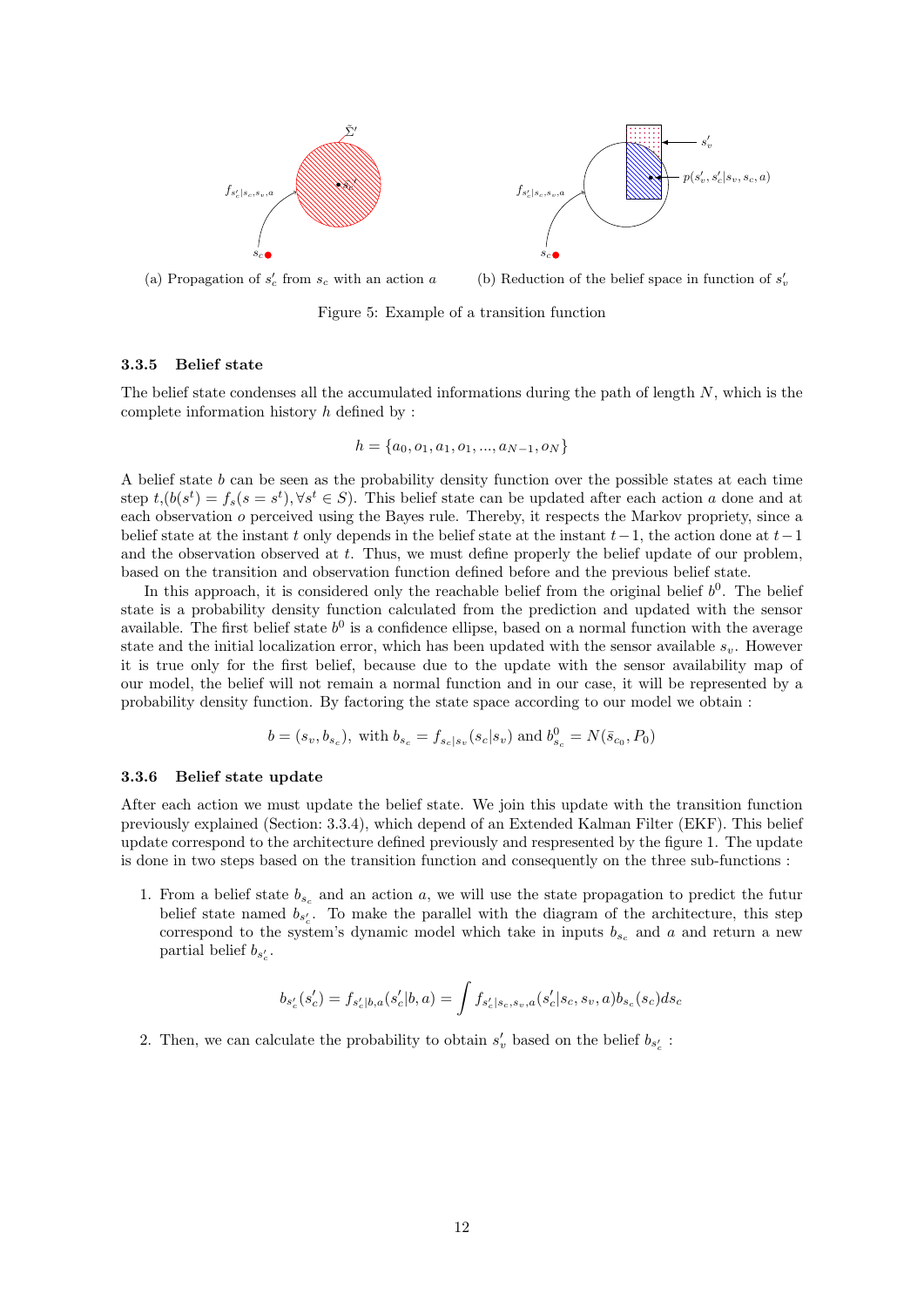$$
p(s'_{v}|b,a) = \int p(s'_{v}|s'_{c}) \int f_{s'_{c}|s_{c},s_{v},a}(s'_{c}|s_{c},s_{v},a)b_{s_{c}}(s_{c})ds_{c}ds'_{c}
$$
  
\n
$$
= \int p(s'_{v}|s'_{c}) f_{s'_{c}|b,a}(s'_{c}|b,a)ds'_{c}
$$
  
\n
$$
= \sum_{i=0}^{|G|} p(s'_{v}|s'_{c} \in c_{i}) \int_{c_{i}} f_{s'_{c}|b,a}(s'_{c}|b,a)ds'_{c}
$$
  
\n
$$
= \sum_{i=0}^{|G|} p(s'_{v}|s'_{c} \in c_{i}) p(s'_{c} \in c_{i}|b,a)
$$
  
\n(22)

where  $c_i$  corresponding to a  $i^{th}$  cell of the sensor availablity map and  $|G|$  is the number of cell in the map.

3. The final belief update step correspond to the "Belief state update" of the architecture (Fig: 1). The final  $b_{s'_c,a}^{s'_v}$  is compute in function of  $s'_v$ , the completly observable state. Remember that this update depends on the real a priori information of the sensor availability map.

$$
b'_{s'_{c},a}(s'_{c}) = f_{s'_{c}|b,a,s'_{v}}(s'_{c}|b,a,s'_{v}) = \frac{p(s'_{v}|s'_{c})b_{s'_{c}}(s'_{c})}{p(s'_{v}|b,a)}
$$
  
\n
$$
= \frac{p(s'_{v}|s'_{c})b_{s'_{c}}(s'_{c})}{\int p(s'_{v}|s'_{c}) \int f_{s'_{c}|s_{c},s_{v},a}(s'_{c}|s_{c},s_{v},a)b_{s_{c}}(s_{c})ds_{c}ds'_{c}}
$$
  
\n
$$
= \frac{p(s'_{v}|s'_{c})b_{s'_{c}}(s'_{c})}{\int p(s'_{v}|s'_{c})f_{s'_{c}|b,a}(s'_{c}|b,a)ds'_{c}}
$$
  
\n
$$
= \frac{p(s'_{v}|s'_{c})f_{s'_{c}|b,a}(s'_{c}|b,a)}{\sum_{i=0}^{\lfloor G \rfloor} p(s'_{v}|s'_{c} \in c_{i})p(s'_{c} \in c_{i}|b,a)}
$$
  
\n
$$
= \frac{p(s'_{v}|s'_{c}) \int f_{s'_{c}|s_{c},s_{v},a}(s'_{c}|s_{c},s_{v},a)b_{s_{c}}(s_{c})ds_{c}}{\sum_{i=0}^{\lfloor G \rfloor} p(s'_{v}|s'_{c} \in c_{i})p(s'_{c} \in c_{i}|b,a)}
$$

Therefore the belief state updated is defined as  $b'^{s'_v}_a$  and is derived as follow :

$$
b'^{s'_v}_a = (s'_v, b'^{s'_v}_{s'_c, a})
$$
\n(23)

**Note :** When we write  $f_{s'_c|b,a}(s'_c|b,a)$  it is a misuse of notation, indeed in this case b is a state probability distribution. In POMDP, the belief state is a complete information state that gather all actions performed and observations received and the intiale state distribution. Thus, when we write in function of b, we write in function of all the past.

#### 3.3.7 Cost function of the model

First cost function We must remember that the objective is to find the shortest and safest path. To avoid prioritizing neither the safety nor the length in artificial way, the uncertainty corridor was previously introduced in [16] and briefly described next. Intuitively the corridor is created by a sequence of confidence ellipses. This way, more important is the uncertainty during the path, larger the ellipses will be and consequently the volume of the corridor depends directly of the length of the path and of the dispersion of the uncertainty. Our cost function will be based on this uncertainty corridor between two state  $s = (s_v, s_c)$  and  $s' = (s'_v, s'_c)$  knowing that the uncertainty is characterized by  $P$  wich is contained in  $s_v$ .

Formally, the cost between two state can be defined as :

$$
\mathcal{C}(s,s') = \frac{\pi}{6} ||s_c - s'_c|| \cdot \left( u_{s'} u_{s'} + u_{s} u_{s'} + 2(u_{s'} u_{s'} + u_{s'} u_{s'}) \right)
$$
(24)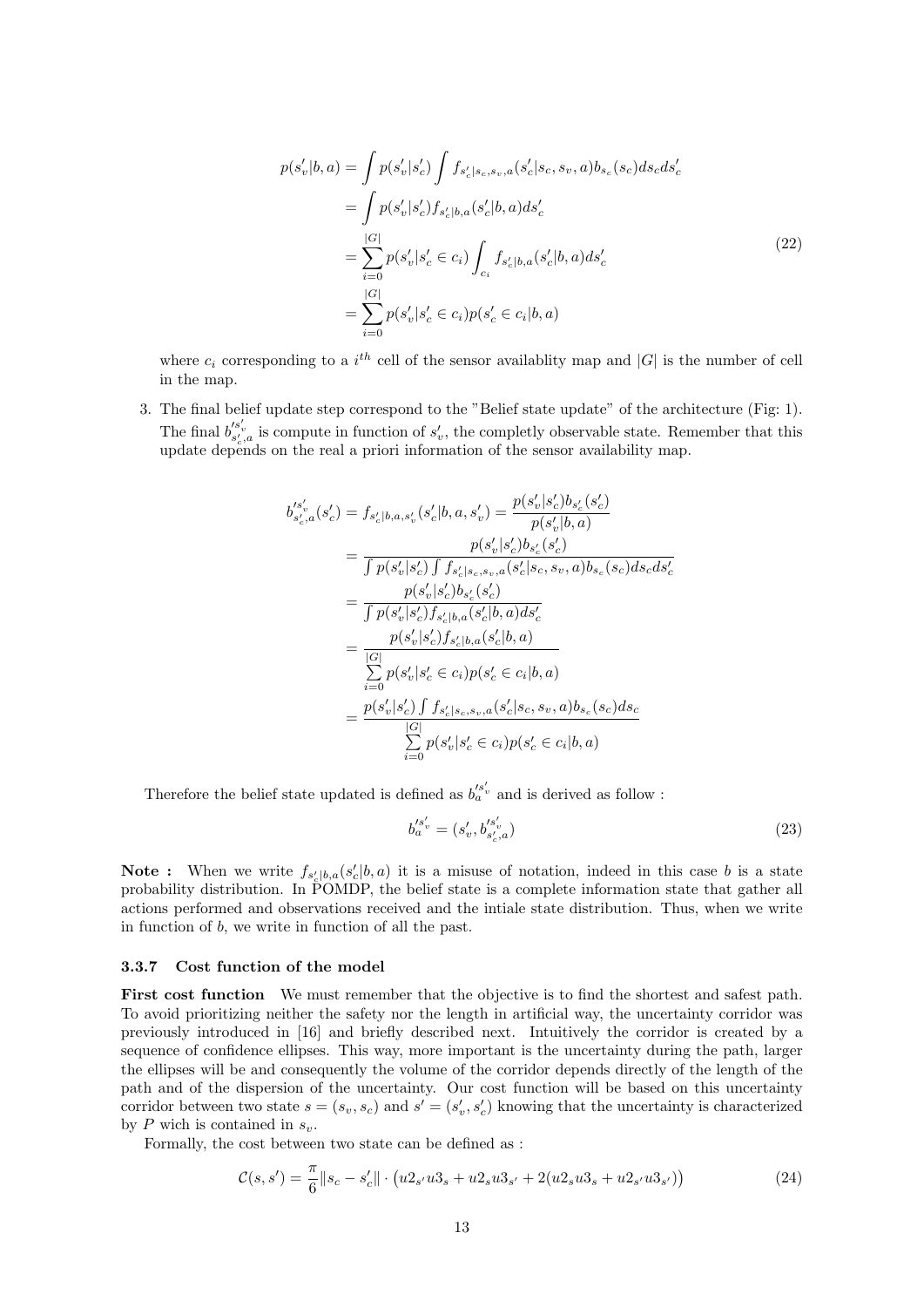Where  $||s - s'||$  represent the euclidian length between the two ellipses, and  $u2,u3$  are the vectors of the ellipses complementary to  $u_1$  (direction from s to  $s'$ ).



Figure 6: Example of a uncertainty corridor between two states (two dimensions)

Even if the cost function in MOMDPs is defined over  $S$ , we calculate the expected cost associated with the transition from  $b$  to  $b'^{s'_v}_a$  such as :

$$
\mathcal{C}(b, b'^{s'_{v}}_{a}) = \mathbb{E}\left[\mathcal{C}(s, s')|b, b'^{s'_{v}}_{a}\right] = \iint \mathcal{C}(s, s')f_{(s_c, s'_c)|b, a, s'_v}(s_c, s'_c|b, a, s'_v)ds'_cds_c
$$
  
\n
$$
= \iint \mathcal{C}(s, s')\frac{f_{(s_c, s'_c, s'_v)|b, a}(s_c, s'_c, s'_v|b, a)}{p(s'_v|b, a)}ds'_cds_c
$$
  
\n
$$
= \iint \mathcal{C}(s, s')\frac{p(s'_v|s'_c)f_{s'_c|s_c, s_v, a}(s'_c|s_c, s_v, a)f_{s_c|s_v}(s_c|s_v)}{p(s'_v|b, a)}ds'_cds_c
$$
  
\n
$$
= \frac{1}{p(s'_v|b, a)} \iint \mathcal{C}(s, s')p(s'_v|s'_c)f_{s'_c|s_c, s_v, a}(s'_c|s_c, s_v, a)b_{s_c}ds'_cds_c
$$
  
\n
$$
= \frac{1}{p(s'_v|b, a)} \sum_{i} p(s'_v|s'_c \in c_i) \int b_{s_c} \int_{c_i} \mathcal{C}(s, s')f_{s'_c|s_c, s_v, a}(s'_c|s_c, s_v, a)ds'_cds_c
$$
  
\n(25)

This cost function is very different from the regular reward function of the POMDP. Classically, a reward function corresponding to  $R: S \times A \to \mathbb{R}$ , where  $R(s, a)$  depends directly of the current state s and the action a done. This way, the function  $R(b, a)$  is the average of  $R(b, a) = \sum R(s, a)b(s)$ . It is a linear average that approach the value function of the POMDP with  $\alpha$ -vectors based on the PWLC property of it. In our model, the expected cost is no longer a linear average and thus the value function is no more PWLC.

Note This prevents us from using a significant part of the algorithm of the state of the art, such as SARSOP [9], that exploits the piecewise linear and convex (PWLC) representation of the value function to compute the policy.

The second cost function In the previous cost function, we calculate the expected cost (volume of the uncertainty corridor) between two belief states. This expected cost is not easily computable due to the double integral. Consequently we propose a second cost function wich is based on the uncertainty corridor too. But in the contrary to the first function we calculate the cost between the two belief states by computing the uncertainty corridor between the two averaged states.

The cost between two states do not change (see Eq: 24), but the cost between the belief changes :

$$
\mathcal{C}(b,b'^{s'_{v}}_{a})=\frac{\pi}{6}\|\bar{s_{c}}-\bar{s_{c}}'\|\cdot\left(u2_{\bar{s}'}u3_{\bar{s}}+u2_{\bar{s}}u3_{\bar{s}'}+2(u2_{\bar{s}}u3_{\bar{s}}+u2_{\bar{s}'}u3_{\bar{s}'})\right)=\mathcal{C}(\bar{s},\bar{s}')
$$

Same as before our function est defined by  $C: S_c \times S_c \to \mathbb{R}$ . This cost function is easy to calculate and can be considered as an approximation of the first cost function.

#### 3.3.8 Value function

The goal of the agent (in our case an UAV) is to choose, depending on the situations, the actions which will allow it to accomplish the mission. It is necessary to calculate the policy  $\pi(b)$ , which is a function that takes as input a belief state b and return the action a to be executed such as  $\pi(b) \to a$ . This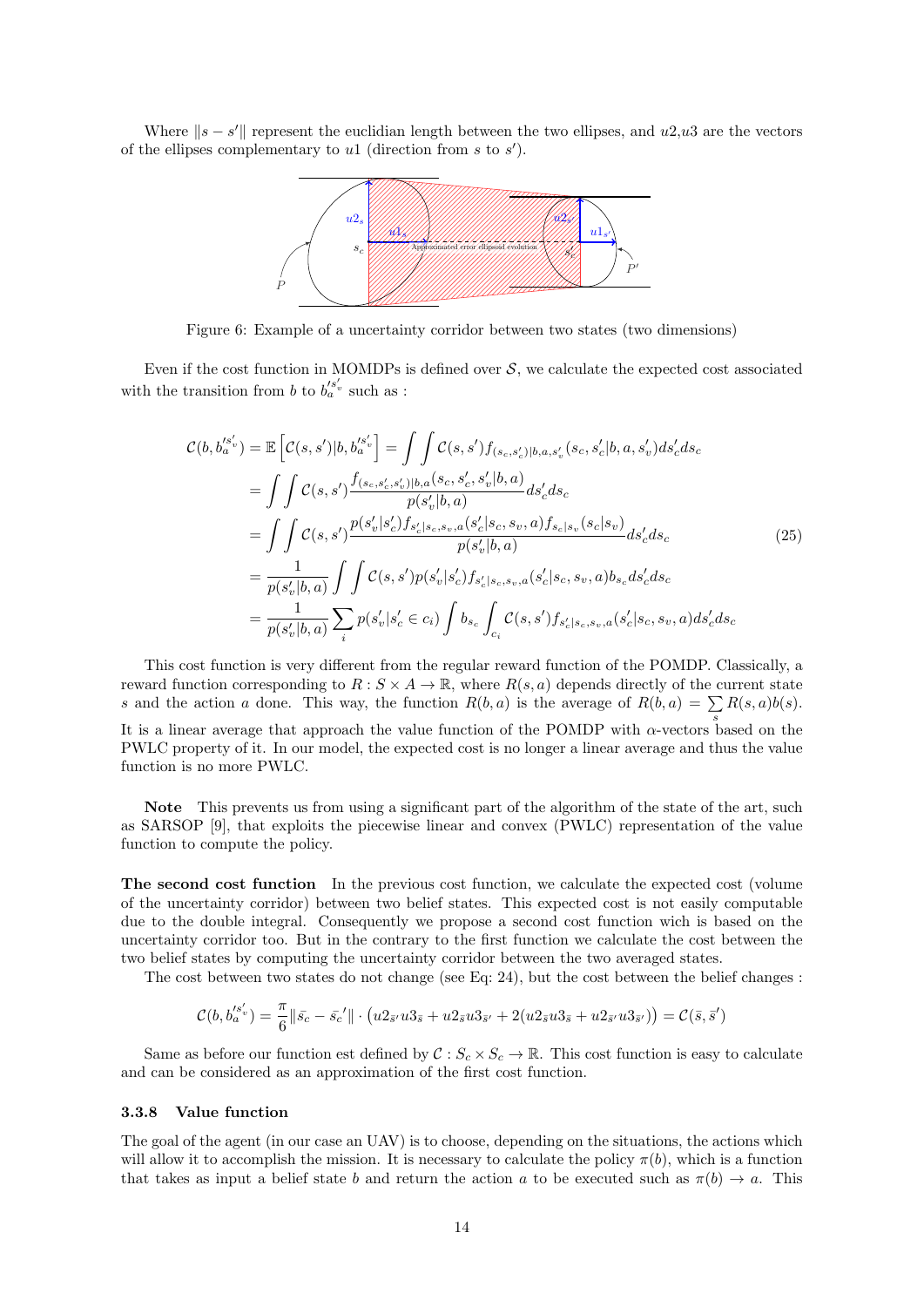policy is said deterministic and Markovian because there is only one action to each b. We distinguish two types of policies, those that have a finite horizon and those that have an infinite horizion. For the finite horizon policies, we must define an horizon  $N$ , at which once the algorithm reaches the policies will be return (that can be seen as a tree). In our case we are interested in the infinite horizon policies. They must possess an horizon far enough such as the returned policies is stationnary (which mean that the expected value do not change for a given  $\epsilon$ ) and that the expected value of the sum of the rewards (or costs) be maximized (respectively minimized).

We define the value function  $V^{\pi}(b)$  as being the expected total cost received from starting in  $b_0$ and following the policy  $\pi$ . Moreover we choose a discount factor  $\gamma$ ,  $0 \leq \gamma < 1$  that will weigth the expected cost over the time, to ensure the convergence of our policies at an infinite horizon [12]. The value function being based on a sum of costs we need to take into account the particularity of our function that need the belief state at time  $t+1$  (see section 3.3.7). As precised our cost do not directly depend of the action. But the action have a great impact on it because the uncertainty of a state is represented by a belief state, which depends especially of our navigation and guidance modes and so the action. It is the reason, it is necessary to include in the value function the sensor availability on the entire path. We can define the criterion we want to optimize and the associated optimal policy such as :

$$
V^{\pi^*}(b) = \min_{\pi \in \Pi} \mathbb{E} \left[ \sum_{t=0}^{\infty} \gamma^t \mathbb{E} \left[ C(s_t, s_{t+1}) | b_t, b_{t+1, a=\pi(b_t)}^{s_t^{t+1}} \right] | b_0 = b \right]
$$
  
\n
$$
= \min_{a \in A} \mathbb{E} \left[ \mathbb{E} \left[ C(s_0, s_1) | b_0, b_{1, \pi(b_0)}^{s_0^1} \right] | b_0 \right]
$$
  
\n
$$
+ \mathbb{E} \left[ \min_{\pi \in \Pi} \gamma \mathbb{E} \left[ \sum_{t=0}^{\infty} \gamma^t \mathbb{E} \left[ C(s_t, s_{t+1}) | b_t, b_{t+1, \pi(b_t)}^{s_t^{t+1}} \right] | b_{t=0} = b_1 \right] | b_0 \right]
$$
  
\n
$$
= \min_{a \in A} \mathbb{E} \left[ C(b = b_0, b_{1, a}^{s_0^1}) + \gamma V(b_{1, a}^{s_0^1}) \right]
$$

So, one can write

$$
V^{\pi^*}(b_0) = \min_{a \in A} \sum_{s_{v_1} \in S_v} p(s_{v_1}|b, a) (\mathcal{C}(b, b_{1,a}^{s_{v_1}}) + \gamma V(b_{1,a}^{s_{v_1}}))
$$
\n(26)

We can see that the value function can integrate indifferently the two costs functions that we propose. Indeed, regardless of the cost function used the entries are the same in our practical case.

## 4 Discussion and perspective

Having a value function which is PWLC is advantageous, there is an important state of art and the theories behind it. Furthermore it allow to represent the policy by a set of vector which is easier and more intuitive. Indeed in contrary to the representation of the policy by a set of all the reachable belief  $b \in \mathcal{B}$ , it allow to maintain the policy by keeping a set of vectors. Moreover the theorical work on the POMDP [13] ensure that if the value function is PWLC then the value function could be approximate by a PWLC function at each epoch. The algorithms based on this method used this particularity to accelerate the computing of the optimum policy. Consequently, a major part of the algorithm of the state of art are based on this representation. In futur work, the value function is not represented by a set of  $\alpha$ -vector.

The algorithm based on PWLC tend to approach the optimum policy, because the optimum is often incomputable due to the curse of dimensionality. To approach and guide reasearch of the best policy, some algorithms use lower and upper bound value functions such as HSVI and SARSOP [14, 9]. This bounds are computed for example using a MDP (in the case of upper bound) that the represent the solution if problem was complety observable, or using other methods. In this work it is not possible to use these algorithms. A solution is to use algorithms that are not based on PWLC value functions like  $RTDP$ -bel [8] which do not work with  $\alpha$ -vector, but keep an hash-table that maps beliefs to values. This algorithm coincides with our problem, but the convergence are not proved. Consequently, the next priority will be to research algorithm that could be adapted or find a new algorithm that can help to solved the problem. Previously, we developed our model in the perspective to calculate a policy in a continuous environment. The goal to work on continuous environment and thus continuous state is to avoid approximation in the planning. In our model, we do not have continuous action which